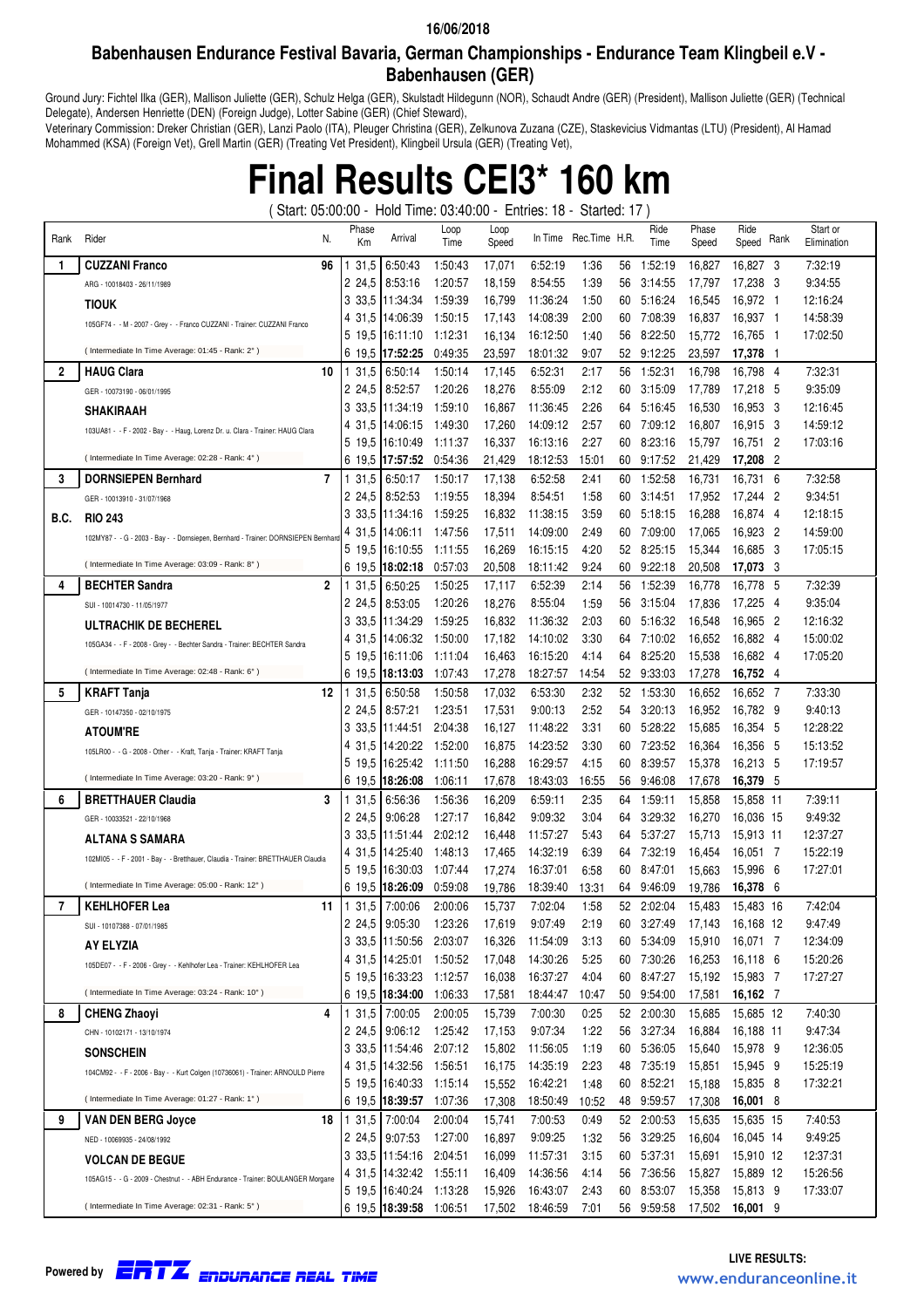| 1:50:29<br>52<br>10<br><b>WANG Zhigiang</b><br>20<br>31,5<br>6:50:29<br>17,107<br>6:53:41<br>3:12<br>1:53:41<br>16,625<br>16,625<br>- 8<br>7:33:41<br>2 24,5<br>1:22:48<br>17,754<br>8:58:57<br>2:28<br>60<br>3:18:57<br>16,889<br>9:38:57<br>8:56:29<br>17.240<br>- 7<br>CHN - 10151055 - 20/11/1973<br>12:35:02<br>3 3 3 5<br>11:50:39<br>2:11:42<br>15,262<br>11:55:02<br>4:23<br>5:35:02<br>14,770<br>16,028<br>56<br>- 8<br><b>GAZAL BORBALA</b><br>2:23<br>15:25:13<br>4 31.5<br>14:32:50<br>1.57:48<br>14:35:13<br>7:35:13<br>15,726<br>15.948 8<br>16,044<br>60<br>103PB70 - - F - 2005 - Grey - - Zhi Gang - Trainer: FEKETE Patricia<br>5 19.5<br>16:44:05<br>1:18:52<br>2:42<br>8:56:47<br>17:36:47<br>14,835<br>16:46:47<br>60<br>14,344<br>15,705 10<br>(Intermediate In Time Average: 03:02 - Rank: 7°)<br>1:03:57<br>6 19.5<br>15,980 10<br>18:40:44<br>18,296<br>18:49:06<br>8:22<br>56<br>10:00:44<br>18,296<br>7:34:25<br>11<br><b>PUDRITZ Natalie</b><br>15<br>31,5<br>6:53:11<br>1:53:11<br>16,699<br>6:54:25<br>1:14<br>1:54:25<br>16,519<br>16,519 10<br>52<br>1:22:41<br>1:34<br>2 24.5<br>8:57:06<br>17,779<br>8:58:40<br>56<br>3:18:40<br>16,913 6<br>9:38:40<br>17,448<br>GER - 10097806 - 06/10/1984<br>3 3 3 .5<br>11:50:48<br>2:12:08<br>15,212<br>3:18<br>56<br>5:34:06<br>14,841<br>12:34:06<br>11:54:06<br>16,073 6<br><b>CHAROUF</b><br>4 31,5<br>14:33:30<br>1.59:24<br>15,829<br>3:10<br>56<br>7:36:40<br>15,898 10<br>15:26:40<br>14:36:40<br>15,420<br>103GZ43 - - G - 2001 - Chestnut - - Pudritz, Michael - Trainer: PUDRITZ Natalie<br>5 19.5<br>16:53:07<br>1:26:27<br>13,534<br>16:54:46<br>1:39<br>52<br>9:04:46<br>13,280<br>15,475 11<br>17:44:46<br>(Intermediate In Time Average: 02:11 - Rank: 3°)<br>6 19.5<br>19:12:40<br>1:27:54<br>13,311<br>19:20:21<br>7:41<br>56<br>10:32:40<br>13,311<br>15,174 11<br>8<br>7:54:16<br>12<br><b>GANSTER Heike</b><br>31,5<br>2:11:37<br>2:39<br>2:14:16<br>7:11:37<br>14,360<br>7:14:16<br>60<br>14,076<br>14,076 17<br>2:49<br>10:10:08<br>2 24.5<br>9:27:19<br>1:33:03<br>15.798<br>9:30:08<br>3:50:08<br>15,334<br>62<br>14.600 16<br>GER - 10013913 - 28/10/1967<br>3 3 3 .5<br>12:20:15<br>2:10:07<br>3:10<br>6:03:25<br>15,081<br>13:03:25<br>15,448<br>12:23:25<br>60<br>14,776 15<br><b>MARBRE 2</b><br>1:52:46<br>4 31.5<br>14:56:11<br>16.760<br>15:01:07<br>4:56<br>8:01:07<br>16,058<br>15,090 13<br>15:51:07<br>60<br>104TB08 - - G - 2008 - Bay - - Effenhauser, Thomas & Ganster, Heike - Trainer:<br><b>GANSTER Heike</b><br>5 19.5<br>17:11:16<br>1:20:09<br>18:05:56<br>14,598<br>17:15:56<br>4:40<br>56<br>9:25:56<br>13,794<br>14,896 12<br>(Intermediate In Time Average: 03:39 - Rank: 11°)<br>6 19.5<br>19:27:38<br>1:21:42<br>14,321<br>9:12<br>14,321<br>14,823 12<br>19:36:50<br>52 10:47:38<br>7:34:00<br>TOTH József<br>17<br>31,5<br>6:50:49<br>1.50:49<br>17,055<br>3:11<br>16,579<br>16,579 9<br>13<br>6:54:00<br>56<br>1:54:00<br>9:39:23<br>2 24.5<br>8:57:02<br>1:23:02<br>17,704<br>8:59:23<br>2:21<br>3:19:23<br>17,216<br>16,852 8<br>64<br>HUN - 10019106 - 07/02/1972<br>3 33.5<br>11:57:26<br>2:18:03<br>14,560<br>6:18<br>5:43:44<br>15,623 14<br>12:43:44<br>12:03:44<br>60<br>13,924<br><b>SHAGYA SOLYMASZ</b><br>2:12:42<br>4 31.5<br>14:56:26<br>14,243<br>15:05:11<br>8:45<br>13,362<br>14,963 14<br>15:55:11<br>56<br>8:05:11<br>105QI34 - - G - 2011 - Grey - - Tóth József - Trainer: TÓTH József<br>1:34:53<br>12,331<br>4:41<br>18:24:45<br>5 19.5<br>17:30:04<br>17:34:45<br>52<br>9:44:45<br>11,751<br>14,416 13<br>(Intermediate In Time Average: 05:03 - Rank: 13°)<br>6 19.5<br>19:54:46<br>1:30:01<br>12,998<br>9:16<br>12,998<br>14,227 13<br>20:04:02<br>60<br>11:14:46<br>7:40:50<br>19<br>31,5<br>2:00:02<br>15,746<br>7:00:50<br>0:48<br>VISSER Marijke<br>7:00:02<br>52<br>2:00:50<br>15,641<br>15,641 14<br>9:49:16<br>2 24.5<br>9:07:47<br>1:26:57<br>16,906<br>9:09:16<br>1:29<br>58<br>3:29:16<br>16,623<br>16,056 13<br>NED - 10069938 - 24/02/1993<br>3:24<br>3 3 3 .5<br>11:54:11<br>2:04:55<br>11:57:35<br>5:37:35<br>12:37:35<br>16,091<br>64<br>15,664<br>15,907 13<br>TARZAN D'ISA<br>4 31.5<br>14:32:40<br>1:55:05<br>16,423<br>14:36:53<br>4:13<br>7:36:53<br>15:26:53<br>60<br>15,842<br>15,890 11<br>104JU69 - - G - 2007 - Grey - - Sh Abdullah Bin Faisal AL QASIMI - Trainer: AL<br>KUMAITI Mohd Abdulla<br>5 19.5<br>1:13:36<br>2:35<br>16:40:29<br>15,897<br>16:43:04<br>56<br>8:53:04<br>15,358<br>15,814<br>Irregular Gait (RE)<br>6 19.5<br><b>LUI Martina</b><br>13<br>31,5<br>7:00:03<br>2:00:03<br>15,743<br>7:00:41<br>0:38<br>64<br>2:00:41<br>15,661<br>15,661 13<br>7:40:41<br>2 24,5<br>9:05:48<br>1:25:07<br>17,270<br>1:21<br>9:47:09<br>9:07:09<br>54<br>3:27:09<br>17,001<br>16,220 10<br>ITA - 10029168 - 006724/B - 11/11/1975<br>12:36:24<br>3 3 3 .5<br>11:55:08<br>2:07:59<br>15,705<br>15,963 10<br>11:56:24<br>56<br>5:36:24<br>15,551<br>1:16<br><b>LEON ROSE CHANDRA</b><br>4 31.5<br>14:26:33<br>1:50:09<br>3:49<br>17,158<br>14:30:22<br>62<br>7:30:22<br>16,584<br>16,120<br>Irregular Gait<br>105QH18 - 31232B/AN - M - 2008 - Chestnut - PUROSANGUE ARABO - ASD LONG<br>DISTANCE RACE - Trainer: LUI Martina<br>5 19.5<br>6 19.5<br>5<br><b>COHARD Jean-Philippe</b><br>31,5<br>6:42:45<br>7:22:45<br>6:37:56<br>1:37:56<br>19,299<br>4:49<br>64 1:42:45<br>18,394<br>18,394 1<br>60 3:08:26 17,156 17,831 1<br>9:28:26<br>1:22:17<br>17,865<br>8:48:26<br>2 24,5 8:45:02<br>3:24<br>BEL - 10030872 - 15/05/1976<br>3 33,5 11:14:46 1:46:20<br>18,903 11:23:24 8:38<br>64 5:03:24 17,483 17,699<br>Irregular Gait<br><b>EAUNOIRE BONZAI</b><br>4 31.5<br>104VC49 - - G - 2006 - Grey - - Cohard Jean-Philippe - Trainer: COHARD Jean-Philippe<br>5 19,5<br>6 19,5<br><b>ARNOLD Melanie</b><br>1<br>1 31,5 6:50:13<br>1:50:13<br>17,148<br>6:52:11<br>56 1:52:11<br>16,847 16,847 2<br>7:32:11<br>1:58<br>2 24,5 8:53:01<br>Retired<br>1:20:50<br>8:54:44<br>60 3:14:44 17.807 17.254<br>18,186<br>1.43<br>GER - 10013908 - 14/08/1976<br>3 3 3.5<br>NADAL IBN NADIRA<br>4 31,5<br>105AE62 - - G - 2009 - Grey - - Arnold, Adolf - Trainer: ARNOLD Melanie<br>5 19,5<br>6 19,5<br><b>MAYER Simon</b><br>131,5<br>14<br>Irregular Gait<br>2 24,5<br>AUT - 10120353 - 21/07/1983<br>3 3 3 5<br><b>BA'LYANA</b><br>4 31,5<br>104UB41 - - F - 2008 - Grey - - Simon Mayer - Trainer: MAYER Simon<br>5 19,5 | Rank | Rider | N. | Phase<br>Кm | Arrival | Loop<br>Time | Loop<br>Speed | In Time | Rec.Time H.R. | Ride<br>Time | Phase<br>Speed | Ride<br>Speed | Rank | Start or<br>Elimination |
|--------------------------------------------------------------------------------------------------------------------------------------------------------------------------------------------------------------------------------------------------------------------------------------------------------------------------------------------------------------------------------------------------------------------------------------------------------------------------------------------------------------------------------------------------------------------------------------------------------------------------------------------------------------------------------------------------------------------------------------------------------------------------------------------------------------------------------------------------------------------------------------------------------------------------------------------------------------------------------------------------------------------------------------------------------------------------------------------------------------------------------------------------------------------------------------------------------------------------------------------------------------------------------------------------------------------------------------------------------------------------------------------------------------------------------------------------------------------------------------------------------------------------------------------------------------------------------------------------------------------------------------------------------------------------------------------------------------------------------------------------------------------------------------------------------------------------------------------------------------------------------------------------------------------------------------------------------------------------------------------------------------------------------------------------------------------------------------------------------------------------------------------------------------------------------------------------------------------------------------------------------------------------------------------------------------------------------------------------------------------------------------------------------------------------------------------------------------------------------------------------------------------------------------------------------------------------------------------------------------------------------------------------------------------------------------------------------------------------------------------------------------------------------------------------------------------------------------------------------------------------------------------------------------------------------------------------------------------------------------------------------------------------------------------------------------------------------------------------------------------------------------------------------------------------------------------------------------------------------------------------------------------------------------------------------------------------------------------------------------------------------------------------------------------------------------------------------------------------------------------------------------------------------------------------------------------------------------------------------------------------------------------------------------------------------------------------------------------------------------------------------------------------------------------------------------------------------------------------------------------------------------------------------------------------------------------------------------------------------------------------------------------------------------------------------------------------------------------------------------------------------------------------------------------------------------------------------------------------------------------------------------------------------------------------------------------------------------------------------------------------------------------------------------------------------------------------------------------------------------------------------------------------------------------------------------------------------------------------------------------------------------------------------------------------------------------------------------------------------------------------------------------------------------------------------------------------------------------------------------------------------------------------------------------------------------------------------------------------------------------------------------------------------------------------------------------------------------------------------------------------------------------------------------------------------------------------------------------------------------------------------------------------------------------------------------------------------------------------------------------------------------------------------------------------------------------------------------------------------------------------------------------------------------------------------------------------------------------------------------------------------------------------------------------------------------------------------------------------------------------------------------------------------------------------------------------------------------------------------------------------------------------------------------------------------------------------------------------------------------------------------------------------------------------------------------------------------------------------------------------------------------------------------------------------------------------------------------------------------------------------------------------------------------------------------------------------------------------------------------------------------------------------------------|------|-------|----|-------------|---------|--------------|---------------|---------|---------------|--------------|----------------|---------------|------|-------------------------|
|                                                                                                                                                                                                                                                                                                                                                                                                                                                                                                                                                                                                                                                                                                                                                                                                                                                                                                                                                                                                                                                                                                                                                                                                                                                                                                                                                                                                                                                                                                                                                                                                                                                                                                                                                                                                                                                                                                                                                                                                                                                                                                                                                                                                                                                                                                                                                                                                                                                                                                                                                                                                                                                                                                                                                                                                                                                                                                                                                                                                                                                                                                                                                                                                                                                                                                                                                                                                                                                                                                                                                                                                                                                                                                                                                                                                                                                                                                                                                                                                                                                                                                                                                                                                                                                                                                                                                                                                                                                                                                                                                                                                                                                                                                                                                                                                                                                                                                                                                                                                                                                                                                                                                                                                                                                                                                                                                                                                                                                                                                                                                                                                                                                                                                                                                                                                                                                                                                                                                                                                                                                                                                                                                                                                                                                                                                                                                                                                              |      |       |    |             |         |              |               |         |               |              |                |               |      |                         |
|                                                                                                                                                                                                                                                                                                                                                                                                                                                                                                                                                                                                                                                                                                                                                                                                                                                                                                                                                                                                                                                                                                                                                                                                                                                                                                                                                                                                                                                                                                                                                                                                                                                                                                                                                                                                                                                                                                                                                                                                                                                                                                                                                                                                                                                                                                                                                                                                                                                                                                                                                                                                                                                                                                                                                                                                                                                                                                                                                                                                                                                                                                                                                                                                                                                                                                                                                                                                                                                                                                                                                                                                                                                                                                                                                                                                                                                                                                                                                                                                                                                                                                                                                                                                                                                                                                                                                                                                                                                                                                                                                                                                                                                                                                                                                                                                                                                                                                                                                                                                                                                                                                                                                                                                                                                                                                                                                                                                                                                                                                                                                                                                                                                                                                                                                                                                                                                                                                                                                                                                                                                                                                                                                                                                                                                                                                                                                                                                              |      |       |    |             |         |              |               |         |               |              |                |               |      |                         |
|                                                                                                                                                                                                                                                                                                                                                                                                                                                                                                                                                                                                                                                                                                                                                                                                                                                                                                                                                                                                                                                                                                                                                                                                                                                                                                                                                                                                                                                                                                                                                                                                                                                                                                                                                                                                                                                                                                                                                                                                                                                                                                                                                                                                                                                                                                                                                                                                                                                                                                                                                                                                                                                                                                                                                                                                                                                                                                                                                                                                                                                                                                                                                                                                                                                                                                                                                                                                                                                                                                                                                                                                                                                                                                                                                                                                                                                                                                                                                                                                                                                                                                                                                                                                                                                                                                                                                                                                                                                                                                                                                                                                                                                                                                                                                                                                                                                                                                                                                                                                                                                                                                                                                                                                                                                                                                                                                                                                                                                                                                                                                                                                                                                                                                                                                                                                                                                                                                                                                                                                                                                                                                                                                                                                                                                                                                                                                                                                              |      |       |    |             |         |              |               |         |               |              |                |               |      |                         |
|                                                                                                                                                                                                                                                                                                                                                                                                                                                                                                                                                                                                                                                                                                                                                                                                                                                                                                                                                                                                                                                                                                                                                                                                                                                                                                                                                                                                                                                                                                                                                                                                                                                                                                                                                                                                                                                                                                                                                                                                                                                                                                                                                                                                                                                                                                                                                                                                                                                                                                                                                                                                                                                                                                                                                                                                                                                                                                                                                                                                                                                                                                                                                                                                                                                                                                                                                                                                                                                                                                                                                                                                                                                                                                                                                                                                                                                                                                                                                                                                                                                                                                                                                                                                                                                                                                                                                                                                                                                                                                                                                                                                                                                                                                                                                                                                                                                                                                                                                                                                                                                                                                                                                                                                                                                                                                                                                                                                                                                                                                                                                                                                                                                                                                                                                                                                                                                                                                                                                                                                                                                                                                                                                                                                                                                                                                                                                                                                              |      |       |    |             |         |              |               |         |               |              |                |               |      |                         |
|                                                                                                                                                                                                                                                                                                                                                                                                                                                                                                                                                                                                                                                                                                                                                                                                                                                                                                                                                                                                                                                                                                                                                                                                                                                                                                                                                                                                                                                                                                                                                                                                                                                                                                                                                                                                                                                                                                                                                                                                                                                                                                                                                                                                                                                                                                                                                                                                                                                                                                                                                                                                                                                                                                                                                                                                                                                                                                                                                                                                                                                                                                                                                                                                                                                                                                                                                                                                                                                                                                                                                                                                                                                                                                                                                                                                                                                                                                                                                                                                                                                                                                                                                                                                                                                                                                                                                                                                                                                                                                                                                                                                                                                                                                                                                                                                                                                                                                                                                                                                                                                                                                                                                                                                                                                                                                                                                                                                                                                                                                                                                                                                                                                                                                                                                                                                                                                                                                                                                                                                                                                                                                                                                                                                                                                                                                                                                                                                              |      |       |    |             |         |              |               |         |               |              |                |               |      |                         |
|                                                                                                                                                                                                                                                                                                                                                                                                                                                                                                                                                                                                                                                                                                                                                                                                                                                                                                                                                                                                                                                                                                                                                                                                                                                                                                                                                                                                                                                                                                                                                                                                                                                                                                                                                                                                                                                                                                                                                                                                                                                                                                                                                                                                                                                                                                                                                                                                                                                                                                                                                                                                                                                                                                                                                                                                                                                                                                                                                                                                                                                                                                                                                                                                                                                                                                                                                                                                                                                                                                                                                                                                                                                                                                                                                                                                                                                                                                                                                                                                                                                                                                                                                                                                                                                                                                                                                                                                                                                                                                                                                                                                                                                                                                                                                                                                                                                                                                                                                                                                                                                                                                                                                                                                                                                                                                                                                                                                                                                                                                                                                                                                                                                                                                                                                                                                                                                                                                                                                                                                                                                                                                                                                                                                                                                                                                                                                                                                              |      |       |    |             |         |              |               |         |               |              |                |               |      |                         |
|                                                                                                                                                                                                                                                                                                                                                                                                                                                                                                                                                                                                                                                                                                                                                                                                                                                                                                                                                                                                                                                                                                                                                                                                                                                                                                                                                                                                                                                                                                                                                                                                                                                                                                                                                                                                                                                                                                                                                                                                                                                                                                                                                                                                                                                                                                                                                                                                                                                                                                                                                                                                                                                                                                                                                                                                                                                                                                                                                                                                                                                                                                                                                                                                                                                                                                                                                                                                                                                                                                                                                                                                                                                                                                                                                                                                                                                                                                                                                                                                                                                                                                                                                                                                                                                                                                                                                                                                                                                                                                                                                                                                                                                                                                                                                                                                                                                                                                                                                                                                                                                                                                                                                                                                                                                                                                                                                                                                                                                                                                                                                                                                                                                                                                                                                                                                                                                                                                                                                                                                                                                                                                                                                                                                                                                                                                                                                                                                              |      |       |    |             |         |              |               |         |               |              |                |               |      |                         |
|                                                                                                                                                                                                                                                                                                                                                                                                                                                                                                                                                                                                                                                                                                                                                                                                                                                                                                                                                                                                                                                                                                                                                                                                                                                                                                                                                                                                                                                                                                                                                                                                                                                                                                                                                                                                                                                                                                                                                                                                                                                                                                                                                                                                                                                                                                                                                                                                                                                                                                                                                                                                                                                                                                                                                                                                                                                                                                                                                                                                                                                                                                                                                                                                                                                                                                                                                                                                                                                                                                                                                                                                                                                                                                                                                                                                                                                                                                                                                                                                                                                                                                                                                                                                                                                                                                                                                                                                                                                                                                                                                                                                                                                                                                                                                                                                                                                                                                                                                                                                                                                                                                                                                                                                                                                                                                                                                                                                                                                                                                                                                                                                                                                                                                                                                                                                                                                                                                                                                                                                                                                                                                                                                                                                                                                                                                                                                                                                              |      |       |    |             |         |              |               |         |               |              |                |               |      |                         |
|                                                                                                                                                                                                                                                                                                                                                                                                                                                                                                                                                                                                                                                                                                                                                                                                                                                                                                                                                                                                                                                                                                                                                                                                                                                                                                                                                                                                                                                                                                                                                                                                                                                                                                                                                                                                                                                                                                                                                                                                                                                                                                                                                                                                                                                                                                                                                                                                                                                                                                                                                                                                                                                                                                                                                                                                                                                                                                                                                                                                                                                                                                                                                                                                                                                                                                                                                                                                                                                                                                                                                                                                                                                                                                                                                                                                                                                                                                                                                                                                                                                                                                                                                                                                                                                                                                                                                                                                                                                                                                                                                                                                                                                                                                                                                                                                                                                                                                                                                                                                                                                                                                                                                                                                                                                                                                                                                                                                                                                                                                                                                                                                                                                                                                                                                                                                                                                                                                                                                                                                                                                                                                                                                                                                                                                                                                                                                                                                              |      |       |    |             |         |              |               |         |               |              |                |               |      |                         |
|                                                                                                                                                                                                                                                                                                                                                                                                                                                                                                                                                                                                                                                                                                                                                                                                                                                                                                                                                                                                                                                                                                                                                                                                                                                                                                                                                                                                                                                                                                                                                                                                                                                                                                                                                                                                                                                                                                                                                                                                                                                                                                                                                                                                                                                                                                                                                                                                                                                                                                                                                                                                                                                                                                                                                                                                                                                                                                                                                                                                                                                                                                                                                                                                                                                                                                                                                                                                                                                                                                                                                                                                                                                                                                                                                                                                                                                                                                                                                                                                                                                                                                                                                                                                                                                                                                                                                                                                                                                                                                                                                                                                                                                                                                                                                                                                                                                                                                                                                                                                                                                                                                                                                                                                                                                                                                                                                                                                                                                                                                                                                                                                                                                                                                                                                                                                                                                                                                                                                                                                                                                                                                                                                                                                                                                                                                                                                                                                              |      |       |    |             |         |              |               |         |               |              |                |               |      |                         |
|                                                                                                                                                                                                                                                                                                                                                                                                                                                                                                                                                                                                                                                                                                                                                                                                                                                                                                                                                                                                                                                                                                                                                                                                                                                                                                                                                                                                                                                                                                                                                                                                                                                                                                                                                                                                                                                                                                                                                                                                                                                                                                                                                                                                                                                                                                                                                                                                                                                                                                                                                                                                                                                                                                                                                                                                                                                                                                                                                                                                                                                                                                                                                                                                                                                                                                                                                                                                                                                                                                                                                                                                                                                                                                                                                                                                                                                                                                                                                                                                                                                                                                                                                                                                                                                                                                                                                                                                                                                                                                                                                                                                                                                                                                                                                                                                                                                                                                                                                                                                                                                                                                                                                                                                                                                                                                                                                                                                                                                                                                                                                                                                                                                                                                                                                                                                                                                                                                                                                                                                                                                                                                                                                                                                                                                                                                                                                                                                              |      |       |    |             |         |              |               |         |               |              |                |               |      |                         |
|                                                                                                                                                                                                                                                                                                                                                                                                                                                                                                                                                                                                                                                                                                                                                                                                                                                                                                                                                                                                                                                                                                                                                                                                                                                                                                                                                                                                                                                                                                                                                                                                                                                                                                                                                                                                                                                                                                                                                                                                                                                                                                                                                                                                                                                                                                                                                                                                                                                                                                                                                                                                                                                                                                                                                                                                                                                                                                                                                                                                                                                                                                                                                                                                                                                                                                                                                                                                                                                                                                                                                                                                                                                                                                                                                                                                                                                                                                                                                                                                                                                                                                                                                                                                                                                                                                                                                                                                                                                                                                                                                                                                                                                                                                                                                                                                                                                                                                                                                                                                                                                                                                                                                                                                                                                                                                                                                                                                                                                                                                                                                                                                                                                                                                                                                                                                                                                                                                                                                                                                                                                                                                                                                                                                                                                                                                                                                                                                              |      |       |    |             |         |              |               |         |               |              |                |               |      |                         |
|                                                                                                                                                                                                                                                                                                                                                                                                                                                                                                                                                                                                                                                                                                                                                                                                                                                                                                                                                                                                                                                                                                                                                                                                                                                                                                                                                                                                                                                                                                                                                                                                                                                                                                                                                                                                                                                                                                                                                                                                                                                                                                                                                                                                                                                                                                                                                                                                                                                                                                                                                                                                                                                                                                                                                                                                                                                                                                                                                                                                                                                                                                                                                                                                                                                                                                                                                                                                                                                                                                                                                                                                                                                                                                                                                                                                                                                                                                                                                                                                                                                                                                                                                                                                                                                                                                                                                                                                                                                                                                                                                                                                                                                                                                                                                                                                                                                                                                                                                                                                                                                                                                                                                                                                                                                                                                                                                                                                                                                                                                                                                                                                                                                                                                                                                                                                                                                                                                                                                                                                                                                                                                                                                                                                                                                                                                                                                                                                              |      |       |    |             |         |              |               |         |               |              |                |               |      |                         |
|                                                                                                                                                                                                                                                                                                                                                                                                                                                                                                                                                                                                                                                                                                                                                                                                                                                                                                                                                                                                                                                                                                                                                                                                                                                                                                                                                                                                                                                                                                                                                                                                                                                                                                                                                                                                                                                                                                                                                                                                                                                                                                                                                                                                                                                                                                                                                                                                                                                                                                                                                                                                                                                                                                                                                                                                                                                                                                                                                                                                                                                                                                                                                                                                                                                                                                                                                                                                                                                                                                                                                                                                                                                                                                                                                                                                                                                                                                                                                                                                                                                                                                                                                                                                                                                                                                                                                                                                                                                                                                                                                                                                                                                                                                                                                                                                                                                                                                                                                                                                                                                                                                                                                                                                                                                                                                                                                                                                                                                                                                                                                                                                                                                                                                                                                                                                                                                                                                                                                                                                                                                                                                                                                                                                                                                                                                                                                                                                              |      |       |    |             |         |              |               |         |               |              |                |               |      |                         |
|                                                                                                                                                                                                                                                                                                                                                                                                                                                                                                                                                                                                                                                                                                                                                                                                                                                                                                                                                                                                                                                                                                                                                                                                                                                                                                                                                                                                                                                                                                                                                                                                                                                                                                                                                                                                                                                                                                                                                                                                                                                                                                                                                                                                                                                                                                                                                                                                                                                                                                                                                                                                                                                                                                                                                                                                                                                                                                                                                                                                                                                                                                                                                                                                                                                                                                                                                                                                                                                                                                                                                                                                                                                                                                                                                                                                                                                                                                                                                                                                                                                                                                                                                                                                                                                                                                                                                                                                                                                                                                                                                                                                                                                                                                                                                                                                                                                                                                                                                                                                                                                                                                                                                                                                                                                                                                                                                                                                                                                                                                                                                                                                                                                                                                                                                                                                                                                                                                                                                                                                                                                                                                                                                                                                                                                                                                                                                                                                              |      |       |    |             |         |              |               |         |               |              |                |               |      |                         |
|                                                                                                                                                                                                                                                                                                                                                                                                                                                                                                                                                                                                                                                                                                                                                                                                                                                                                                                                                                                                                                                                                                                                                                                                                                                                                                                                                                                                                                                                                                                                                                                                                                                                                                                                                                                                                                                                                                                                                                                                                                                                                                                                                                                                                                                                                                                                                                                                                                                                                                                                                                                                                                                                                                                                                                                                                                                                                                                                                                                                                                                                                                                                                                                                                                                                                                                                                                                                                                                                                                                                                                                                                                                                                                                                                                                                                                                                                                                                                                                                                                                                                                                                                                                                                                                                                                                                                                                                                                                                                                                                                                                                                                                                                                                                                                                                                                                                                                                                                                                                                                                                                                                                                                                                                                                                                                                                                                                                                                                                                                                                                                                                                                                                                                                                                                                                                                                                                                                                                                                                                                                                                                                                                                                                                                                                                                                                                                                                              |      |       |    |             |         |              |               |         |               |              |                |               |      |                         |
|                                                                                                                                                                                                                                                                                                                                                                                                                                                                                                                                                                                                                                                                                                                                                                                                                                                                                                                                                                                                                                                                                                                                                                                                                                                                                                                                                                                                                                                                                                                                                                                                                                                                                                                                                                                                                                                                                                                                                                                                                                                                                                                                                                                                                                                                                                                                                                                                                                                                                                                                                                                                                                                                                                                                                                                                                                                                                                                                                                                                                                                                                                                                                                                                                                                                                                                                                                                                                                                                                                                                                                                                                                                                                                                                                                                                                                                                                                                                                                                                                                                                                                                                                                                                                                                                                                                                                                                                                                                                                                                                                                                                                                                                                                                                                                                                                                                                                                                                                                                                                                                                                                                                                                                                                                                                                                                                                                                                                                                                                                                                                                                                                                                                                                                                                                                                                                                                                                                                                                                                                                                                                                                                                                                                                                                                                                                                                                                                              |      |       |    |             |         |              |               |         |               |              |                |               |      |                         |
|                                                                                                                                                                                                                                                                                                                                                                                                                                                                                                                                                                                                                                                                                                                                                                                                                                                                                                                                                                                                                                                                                                                                                                                                                                                                                                                                                                                                                                                                                                                                                                                                                                                                                                                                                                                                                                                                                                                                                                                                                                                                                                                                                                                                                                                                                                                                                                                                                                                                                                                                                                                                                                                                                                                                                                                                                                                                                                                                                                                                                                                                                                                                                                                                                                                                                                                                                                                                                                                                                                                                                                                                                                                                                                                                                                                                                                                                                                                                                                                                                                                                                                                                                                                                                                                                                                                                                                                                                                                                                                                                                                                                                                                                                                                                                                                                                                                                                                                                                                                                                                                                                                                                                                                                                                                                                                                                                                                                                                                                                                                                                                                                                                                                                                                                                                                                                                                                                                                                                                                                                                                                                                                                                                                                                                                                                                                                                                                                              |      |       |    |             |         |              |               |         |               |              |                |               |      |                         |
|                                                                                                                                                                                                                                                                                                                                                                                                                                                                                                                                                                                                                                                                                                                                                                                                                                                                                                                                                                                                                                                                                                                                                                                                                                                                                                                                                                                                                                                                                                                                                                                                                                                                                                                                                                                                                                                                                                                                                                                                                                                                                                                                                                                                                                                                                                                                                                                                                                                                                                                                                                                                                                                                                                                                                                                                                                                                                                                                                                                                                                                                                                                                                                                                                                                                                                                                                                                                                                                                                                                                                                                                                                                                                                                                                                                                                                                                                                                                                                                                                                                                                                                                                                                                                                                                                                                                                                                                                                                                                                                                                                                                                                                                                                                                                                                                                                                                                                                                                                                                                                                                                                                                                                                                                                                                                                                                                                                                                                                                                                                                                                                                                                                                                                                                                                                                                                                                                                                                                                                                                                                                                                                                                                                                                                                                                                                                                                                                              |      |       |    |             |         |              |               |         |               |              |                |               |      |                         |
|                                                                                                                                                                                                                                                                                                                                                                                                                                                                                                                                                                                                                                                                                                                                                                                                                                                                                                                                                                                                                                                                                                                                                                                                                                                                                                                                                                                                                                                                                                                                                                                                                                                                                                                                                                                                                                                                                                                                                                                                                                                                                                                                                                                                                                                                                                                                                                                                                                                                                                                                                                                                                                                                                                                                                                                                                                                                                                                                                                                                                                                                                                                                                                                                                                                                                                                                                                                                                                                                                                                                                                                                                                                                                                                                                                                                                                                                                                                                                                                                                                                                                                                                                                                                                                                                                                                                                                                                                                                                                                                                                                                                                                                                                                                                                                                                                                                                                                                                                                                                                                                                                                                                                                                                                                                                                                                                                                                                                                                                                                                                                                                                                                                                                                                                                                                                                                                                                                                                                                                                                                                                                                                                                                                                                                                                                                                                                                                                              |      |       |    |             |         |              |               |         |               |              |                |               |      |                         |
|                                                                                                                                                                                                                                                                                                                                                                                                                                                                                                                                                                                                                                                                                                                                                                                                                                                                                                                                                                                                                                                                                                                                                                                                                                                                                                                                                                                                                                                                                                                                                                                                                                                                                                                                                                                                                                                                                                                                                                                                                                                                                                                                                                                                                                                                                                                                                                                                                                                                                                                                                                                                                                                                                                                                                                                                                                                                                                                                                                                                                                                                                                                                                                                                                                                                                                                                                                                                                                                                                                                                                                                                                                                                                                                                                                                                                                                                                                                                                                                                                                                                                                                                                                                                                                                                                                                                                                                                                                                                                                                                                                                                                                                                                                                                                                                                                                                                                                                                                                                                                                                                                                                                                                                                                                                                                                                                                                                                                                                                                                                                                                                                                                                                                                                                                                                                                                                                                                                                                                                                                                                                                                                                                                                                                                                                                                                                                                                                              |      |       |    |             |         |              |               |         |               |              |                |               |      |                         |
|                                                                                                                                                                                                                                                                                                                                                                                                                                                                                                                                                                                                                                                                                                                                                                                                                                                                                                                                                                                                                                                                                                                                                                                                                                                                                                                                                                                                                                                                                                                                                                                                                                                                                                                                                                                                                                                                                                                                                                                                                                                                                                                                                                                                                                                                                                                                                                                                                                                                                                                                                                                                                                                                                                                                                                                                                                                                                                                                                                                                                                                                                                                                                                                                                                                                                                                                                                                                                                                                                                                                                                                                                                                                                                                                                                                                                                                                                                                                                                                                                                                                                                                                                                                                                                                                                                                                                                                                                                                                                                                                                                                                                                                                                                                                                                                                                                                                                                                                                                                                                                                                                                                                                                                                                                                                                                                                                                                                                                                                                                                                                                                                                                                                                                                                                                                                                                                                                                                                                                                                                                                                                                                                                                                                                                                                                                                                                                                                              |      |       |    |             |         |              |               |         |               |              |                |               |      |                         |
|                                                                                                                                                                                                                                                                                                                                                                                                                                                                                                                                                                                                                                                                                                                                                                                                                                                                                                                                                                                                                                                                                                                                                                                                                                                                                                                                                                                                                                                                                                                                                                                                                                                                                                                                                                                                                                                                                                                                                                                                                                                                                                                                                                                                                                                                                                                                                                                                                                                                                                                                                                                                                                                                                                                                                                                                                                                                                                                                                                                                                                                                                                                                                                                                                                                                                                                                                                                                                                                                                                                                                                                                                                                                                                                                                                                                                                                                                                                                                                                                                                                                                                                                                                                                                                                                                                                                                                                                                                                                                                                                                                                                                                                                                                                                                                                                                                                                                                                                                                                                                                                                                                                                                                                                                                                                                                                                                                                                                                                                                                                                                                                                                                                                                                                                                                                                                                                                                                                                                                                                                                                                                                                                                                                                                                                                                                                                                                                                              |      |       |    |             |         |              |               |         |               |              |                |               |      |                         |
|                                                                                                                                                                                                                                                                                                                                                                                                                                                                                                                                                                                                                                                                                                                                                                                                                                                                                                                                                                                                                                                                                                                                                                                                                                                                                                                                                                                                                                                                                                                                                                                                                                                                                                                                                                                                                                                                                                                                                                                                                                                                                                                                                                                                                                                                                                                                                                                                                                                                                                                                                                                                                                                                                                                                                                                                                                                                                                                                                                                                                                                                                                                                                                                                                                                                                                                                                                                                                                                                                                                                                                                                                                                                                                                                                                                                                                                                                                                                                                                                                                                                                                                                                                                                                                                                                                                                                                                                                                                                                                                                                                                                                                                                                                                                                                                                                                                                                                                                                                                                                                                                                                                                                                                                                                                                                                                                                                                                                                                                                                                                                                                                                                                                                                                                                                                                                                                                                                                                                                                                                                                                                                                                                                                                                                                                                                                                                                                                              |      |       |    |             |         |              |               |         |               |              |                |               |      |                         |
|                                                                                                                                                                                                                                                                                                                                                                                                                                                                                                                                                                                                                                                                                                                                                                                                                                                                                                                                                                                                                                                                                                                                                                                                                                                                                                                                                                                                                                                                                                                                                                                                                                                                                                                                                                                                                                                                                                                                                                                                                                                                                                                                                                                                                                                                                                                                                                                                                                                                                                                                                                                                                                                                                                                                                                                                                                                                                                                                                                                                                                                                                                                                                                                                                                                                                                                                                                                                                                                                                                                                                                                                                                                                                                                                                                                                                                                                                                                                                                                                                                                                                                                                                                                                                                                                                                                                                                                                                                                                                                                                                                                                                                                                                                                                                                                                                                                                                                                                                                                                                                                                                                                                                                                                                                                                                                                                                                                                                                                                                                                                                                                                                                                                                                                                                                                                                                                                                                                                                                                                                                                                                                                                                                                                                                                                                                                                                                                                              |      |       |    |             |         |              |               |         |               |              |                |               |      |                         |
|                                                                                                                                                                                                                                                                                                                                                                                                                                                                                                                                                                                                                                                                                                                                                                                                                                                                                                                                                                                                                                                                                                                                                                                                                                                                                                                                                                                                                                                                                                                                                                                                                                                                                                                                                                                                                                                                                                                                                                                                                                                                                                                                                                                                                                                                                                                                                                                                                                                                                                                                                                                                                                                                                                                                                                                                                                                                                                                                                                                                                                                                                                                                                                                                                                                                                                                                                                                                                                                                                                                                                                                                                                                                                                                                                                                                                                                                                                                                                                                                                                                                                                                                                                                                                                                                                                                                                                                                                                                                                                                                                                                                                                                                                                                                                                                                                                                                                                                                                                                                                                                                                                                                                                                                                                                                                                                                                                                                                                                                                                                                                                                                                                                                                                                                                                                                                                                                                                                                                                                                                                                                                                                                                                                                                                                                                                                                                                                                              |      |       |    |             |         |              |               |         |               |              |                |               |      |                         |
|                                                                                                                                                                                                                                                                                                                                                                                                                                                                                                                                                                                                                                                                                                                                                                                                                                                                                                                                                                                                                                                                                                                                                                                                                                                                                                                                                                                                                                                                                                                                                                                                                                                                                                                                                                                                                                                                                                                                                                                                                                                                                                                                                                                                                                                                                                                                                                                                                                                                                                                                                                                                                                                                                                                                                                                                                                                                                                                                                                                                                                                                                                                                                                                                                                                                                                                                                                                                                                                                                                                                                                                                                                                                                                                                                                                                                                                                                                                                                                                                                                                                                                                                                                                                                                                                                                                                                                                                                                                                                                                                                                                                                                                                                                                                                                                                                                                                                                                                                                                                                                                                                                                                                                                                                                                                                                                                                                                                                                                                                                                                                                                                                                                                                                                                                                                                                                                                                                                                                                                                                                                                                                                                                                                                                                                                                                                                                                                                              |      |       |    |             |         |              |               |         |               |              |                |               |      |                         |
|                                                                                                                                                                                                                                                                                                                                                                                                                                                                                                                                                                                                                                                                                                                                                                                                                                                                                                                                                                                                                                                                                                                                                                                                                                                                                                                                                                                                                                                                                                                                                                                                                                                                                                                                                                                                                                                                                                                                                                                                                                                                                                                                                                                                                                                                                                                                                                                                                                                                                                                                                                                                                                                                                                                                                                                                                                                                                                                                                                                                                                                                                                                                                                                                                                                                                                                                                                                                                                                                                                                                                                                                                                                                                                                                                                                                                                                                                                                                                                                                                                                                                                                                                                                                                                                                                                                                                                                                                                                                                                                                                                                                                                                                                                                                                                                                                                                                                                                                                                                                                                                                                                                                                                                                                                                                                                                                                                                                                                                                                                                                                                                                                                                                                                                                                                                                                                                                                                                                                                                                                                                                                                                                                                                                                                                                                                                                                                                                              |      |       |    |             |         |              |               |         |               |              |                |               |      |                         |
|                                                                                                                                                                                                                                                                                                                                                                                                                                                                                                                                                                                                                                                                                                                                                                                                                                                                                                                                                                                                                                                                                                                                                                                                                                                                                                                                                                                                                                                                                                                                                                                                                                                                                                                                                                                                                                                                                                                                                                                                                                                                                                                                                                                                                                                                                                                                                                                                                                                                                                                                                                                                                                                                                                                                                                                                                                                                                                                                                                                                                                                                                                                                                                                                                                                                                                                                                                                                                                                                                                                                                                                                                                                                                                                                                                                                                                                                                                                                                                                                                                                                                                                                                                                                                                                                                                                                                                                                                                                                                                                                                                                                                                                                                                                                                                                                                                                                                                                                                                                                                                                                                                                                                                                                                                                                                                                                                                                                                                                                                                                                                                                                                                                                                                                                                                                                                                                                                                                                                                                                                                                                                                                                                                                                                                                                                                                                                                                                              |      |       |    |             |         |              |               |         |               |              |                |               |      |                         |
|                                                                                                                                                                                                                                                                                                                                                                                                                                                                                                                                                                                                                                                                                                                                                                                                                                                                                                                                                                                                                                                                                                                                                                                                                                                                                                                                                                                                                                                                                                                                                                                                                                                                                                                                                                                                                                                                                                                                                                                                                                                                                                                                                                                                                                                                                                                                                                                                                                                                                                                                                                                                                                                                                                                                                                                                                                                                                                                                                                                                                                                                                                                                                                                                                                                                                                                                                                                                                                                                                                                                                                                                                                                                                                                                                                                                                                                                                                                                                                                                                                                                                                                                                                                                                                                                                                                                                                                                                                                                                                                                                                                                                                                                                                                                                                                                                                                                                                                                                                                                                                                                                                                                                                                                                                                                                                                                                                                                                                                                                                                                                                                                                                                                                                                                                                                                                                                                                                                                                                                                                                                                                                                                                                                                                                                                                                                                                                                                              |      |       |    |             |         |              |               |         |               |              |                |               |      |                         |
|                                                                                                                                                                                                                                                                                                                                                                                                                                                                                                                                                                                                                                                                                                                                                                                                                                                                                                                                                                                                                                                                                                                                                                                                                                                                                                                                                                                                                                                                                                                                                                                                                                                                                                                                                                                                                                                                                                                                                                                                                                                                                                                                                                                                                                                                                                                                                                                                                                                                                                                                                                                                                                                                                                                                                                                                                                                                                                                                                                                                                                                                                                                                                                                                                                                                                                                                                                                                                                                                                                                                                                                                                                                                                                                                                                                                                                                                                                                                                                                                                                                                                                                                                                                                                                                                                                                                                                                                                                                                                                                                                                                                                                                                                                                                                                                                                                                                                                                                                                                                                                                                                                                                                                                                                                                                                                                                                                                                                                                                                                                                                                                                                                                                                                                                                                                                                                                                                                                                                                                                                                                                                                                                                                                                                                                                                                                                                                                                              |      |       |    |             |         |              |               |         |               |              |                |               |      |                         |
|                                                                                                                                                                                                                                                                                                                                                                                                                                                                                                                                                                                                                                                                                                                                                                                                                                                                                                                                                                                                                                                                                                                                                                                                                                                                                                                                                                                                                                                                                                                                                                                                                                                                                                                                                                                                                                                                                                                                                                                                                                                                                                                                                                                                                                                                                                                                                                                                                                                                                                                                                                                                                                                                                                                                                                                                                                                                                                                                                                                                                                                                                                                                                                                                                                                                                                                                                                                                                                                                                                                                                                                                                                                                                                                                                                                                                                                                                                                                                                                                                                                                                                                                                                                                                                                                                                                                                                                                                                                                                                                                                                                                                                                                                                                                                                                                                                                                                                                                                                                                                                                                                                                                                                                                                                                                                                                                                                                                                                                                                                                                                                                                                                                                                                                                                                                                                                                                                                                                                                                                                                                                                                                                                                                                                                                                                                                                                                                                              |      |       |    |             |         |              |               |         |               |              |                |               |      |                         |
|                                                                                                                                                                                                                                                                                                                                                                                                                                                                                                                                                                                                                                                                                                                                                                                                                                                                                                                                                                                                                                                                                                                                                                                                                                                                                                                                                                                                                                                                                                                                                                                                                                                                                                                                                                                                                                                                                                                                                                                                                                                                                                                                                                                                                                                                                                                                                                                                                                                                                                                                                                                                                                                                                                                                                                                                                                                                                                                                                                                                                                                                                                                                                                                                                                                                                                                                                                                                                                                                                                                                                                                                                                                                                                                                                                                                                                                                                                                                                                                                                                                                                                                                                                                                                                                                                                                                                                                                                                                                                                                                                                                                                                                                                                                                                                                                                                                                                                                                                                                                                                                                                                                                                                                                                                                                                                                                                                                                                                                                                                                                                                                                                                                                                                                                                                                                                                                                                                                                                                                                                                                                                                                                                                                                                                                                                                                                                                                                              |      |       |    |             |         |              |               |         |               |              |                |               |      |                         |
|                                                                                                                                                                                                                                                                                                                                                                                                                                                                                                                                                                                                                                                                                                                                                                                                                                                                                                                                                                                                                                                                                                                                                                                                                                                                                                                                                                                                                                                                                                                                                                                                                                                                                                                                                                                                                                                                                                                                                                                                                                                                                                                                                                                                                                                                                                                                                                                                                                                                                                                                                                                                                                                                                                                                                                                                                                                                                                                                                                                                                                                                                                                                                                                                                                                                                                                                                                                                                                                                                                                                                                                                                                                                                                                                                                                                                                                                                                                                                                                                                                                                                                                                                                                                                                                                                                                                                                                                                                                                                                                                                                                                                                                                                                                                                                                                                                                                                                                                                                                                                                                                                                                                                                                                                                                                                                                                                                                                                                                                                                                                                                                                                                                                                                                                                                                                                                                                                                                                                                                                                                                                                                                                                                                                                                                                                                                                                                                                              |      |       |    |             |         |              |               |         |               |              |                |               |      |                         |
|                                                                                                                                                                                                                                                                                                                                                                                                                                                                                                                                                                                                                                                                                                                                                                                                                                                                                                                                                                                                                                                                                                                                                                                                                                                                                                                                                                                                                                                                                                                                                                                                                                                                                                                                                                                                                                                                                                                                                                                                                                                                                                                                                                                                                                                                                                                                                                                                                                                                                                                                                                                                                                                                                                                                                                                                                                                                                                                                                                                                                                                                                                                                                                                                                                                                                                                                                                                                                                                                                                                                                                                                                                                                                                                                                                                                                                                                                                                                                                                                                                                                                                                                                                                                                                                                                                                                                                                                                                                                                                                                                                                                                                                                                                                                                                                                                                                                                                                                                                                                                                                                                                                                                                                                                                                                                                                                                                                                                                                                                                                                                                                                                                                                                                                                                                                                                                                                                                                                                                                                                                                                                                                                                                                                                                                                                                                                                                                                              |      |       |    |             |         |              |               |         |               |              |                |               |      |                         |
|                                                                                                                                                                                                                                                                                                                                                                                                                                                                                                                                                                                                                                                                                                                                                                                                                                                                                                                                                                                                                                                                                                                                                                                                                                                                                                                                                                                                                                                                                                                                                                                                                                                                                                                                                                                                                                                                                                                                                                                                                                                                                                                                                                                                                                                                                                                                                                                                                                                                                                                                                                                                                                                                                                                                                                                                                                                                                                                                                                                                                                                                                                                                                                                                                                                                                                                                                                                                                                                                                                                                                                                                                                                                                                                                                                                                                                                                                                                                                                                                                                                                                                                                                                                                                                                                                                                                                                                                                                                                                                                                                                                                                                                                                                                                                                                                                                                                                                                                                                                                                                                                                                                                                                                                                                                                                                                                                                                                                                                                                                                                                                                                                                                                                                                                                                                                                                                                                                                                                                                                                                                                                                                                                                                                                                                                                                                                                                                                              |      |       |    |             |         |              |               |         |               |              |                |               |      |                         |
|                                                                                                                                                                                                                                                                                                                                                                                                                                                                                                                                                                                                                                                                                                                                                                                                                                                                                                                                                                                                                                                                                                                                                                                                                                                                                                                                                                                                                                                                                                                                                                                                                                                                                                                                                                                                                                                                                                                                                                                                                                                                                                                                                                                                                                                                                                                                                                                                                                                                                                                                                                                                                                                                                                                                                                                                                                                                                                                                                                                                                                                                                                                                                                                                                                                                                                                                                                                                                                                                                                                                                                                                                                                                                                                                                                                                                                                                                                                                                                                                                                                                                                                                                                                                                                                                                                                                                                                                                                                                                                                                                                                                                                                                                                                                                                                                                                                                                                                                                                                                                                                                                                                                                                                                                                                                                                                                                                                                                                                                                                                                                                                                                                                                                                                                                                                                                                                                                                                                                                                                                                                                                                                                                                                                                                                                                                                                                                                                              |      |       |    |             |         |              |               |         |               |              |                |               |      |                         |
|                                                                                                                                                                                                                                                                                                                                                                                                                                                                                                                                                                                                                                                                                                                                                                                                                                                                                                                                                                                                                                                                                                                                                                                                                                                                                                                                                                                                                                                                                                                                                                                                                                                                                                                                                                                                                                                                                                                                                                                                                                                                                                                                                                                                                                                                                                                                                                                                                                                                                                                                                                                                                                                                                                                                                                                                                                                                                                                                                                                                                                                                                                                                                                                                                                                                                                                                                                                                                                                                                                                                                                                                                                                                                                                                                                                                                                                                                                                                                                                                                                                                                                                                                                                                                                                                                                                                                                                                                                                                                                                                                                                                                                                                                                                                                                                                                                                                                                                                                                                                                                                                                                                                                                                                                                                                                                                                                                                                                                                                                                                                                                                                                                                                                                                                                                                                                                                                                                                                                                                                                                                                                                                                                                                                                                                                                                                                                                                                              |      |       |    |             |         |              |               |         |               |              |                |               |      |                         |
|                                                                                                                                                                                                                                                                                                                                                                                                                                                                                                                                                                                                                                                                                                                                                                                                                                                                                                                                                                                                                                                                                                                                                                                                                                                                                                                                                                                                                                                                                                                                                                                                                                                                                                                                                                                                                                                                                                                                                                                                                                                                                                                                                                                                                                                                                                                                                                                                                                                                                                                                                                                                                                                                                                                                                                                                                                                                                                                                                                                                                                                                                                                                                                                                                                                                                                                                                                                                                                                                                                                                                                                                                                                                                                                                                                                                                                                                                                                                                                                                                                                                                                                                                                                                                                                                                                                                                                                                                                                                                                                                                                                                                                                                                                                                                                                                                                                                                                                                                                                                                                                                                                                                                                                                                                                                                                                                                                                                                                                                                                                                                                                                                                                                                                                                                                                                                                                                                                                                                                                                                                                                                                                                                                                                                                                                                                                                                                                                              |      |       |    |             |         |              |               |         |               |              |                |               |      |                         |
|                                                                                                                                                                                                                                                                                                                                                                                                                                                                                                                                                                                                                                                                                                                                                                                                                                                                                                                                                                                                                                                                                                                                                                                                                                                                                                                                                                                                                                                                                                                                                                                                                                                                                                                                                                                                                                                                                                                                                                                                                                                                                                                                                                                                                                                                                                                                                                                                                                                                                                                                                                                                                                                                                                                                                                                                                                                                                                                                                                                                                                                                                                                                                                                                                                                                                                                                                                                                                                                                                                                                                                                                                                                                                                                                                                                                                                                                                                                                                                                                                                                                                                                                                                                                                                                                                                                                                                                                                                                                                                                                                                                                                                                                                                                                                                                                                                                                                                                                                                                                                                                                                                                                                                                                                                                                                                                                                                                                                                                                                                                                                                                                                                                                                                                                                                                                                                                                                                                                                                                                                                                                                                                                                                                                                                                                                                                                                                                                              |      |       |    |             |         |              |               |         |               |              |                |               |      |                         |
|                                                                                                                                                                                                                                                                                                                                                                                                                                                                                                                                                                                                                                                                                                                                                                                                                                                                                                                                                                                                                                                                                                                                                                                                                                                                                                                                                                                                                                                                                                                                                                                                                                                                                                                                                                                                                                                                                                                                                                                                                                                                                                                                                                                                                                                                                                                                                                                                                                                                                                                                                                                                                                                                                                                                                                                                                                                                                                                                                                                                                                                                                                                                                                                                                                                                                                                                                                                                                                                                                                                                                                                                                                                                                                                                                                                                                                                                                                                                                                                                                                                                                                                                                                                                                                                                                                                                                                                                                                                                                                                                                                                                                                                                                                                                                                                                                                                                                                                                                                                                                                                                                                                                                                                                                                                                                                                                                                                                                                                                                                                                                                                                                                                                                                                                                                                                                                                                                                                                                                                                                                                                                                                                                                                                                                                                                                                                                                                                              |      |       |    |             |         |              |               |         |               |              |                |               |      |                         |
|                                                                                                                                                                                                                                                                                                                                                                                                                                                                                                                                                                                                                                                                                                                                                                                                                                                                                                                                                                                                                                                                                                                                                                                                                                                                                                                                                                                                                                                                                                                                                                                                                                                                                                                                                                                                                                                                                                                                                                                                                                                                                                                                                                                                                                                                                                                                                                                                                                                                                                                                                                                                                                                                                                                                                                                                                                                                                                                                                                                                                                                                                                                                                                                                                                                                                                                                                                                                                                                                                                                                                                                                                                                                                                                                                                                                                                                                                                                                                                                                                                                                                                                                                                                                                                                                                                                                                                                                                                                                                                                                                                                                                                                                                                                                                                                                                                                                                                                                                                                                                                                                                                                                                                                                                                                                                                                                                                                                                                                                                                                                                                                                                                                                                                                                                                                                                                                                                                                                                                                                                                                                                                                                                                                                                                                                                                                                                                                                              |      |       |    |             |         |              |               |         |               |              |                |               |      |                         |
|                                                                                                                                                                                                                                                                                                                                                                                                                                                                                                                                                                                                                                                                                                                                                                                                                                                                                                                                                                                                                                                                                                                                                                                                                                                                                                                                                                                                                                                                                                                                                                                                                                                                                                                                                                                                                                                                                                                                                                                                                                                                                                                                                                                                                                                                                                                                                                                                                                                                                                                                                                                                                                                                                                                                                                                                                                                                                                                                                                                                                                                                                                                                                                                                                                                                                                                                                                                                                                                                                                                                                                                                                                                                                                                                                                                                                                                                                                                                                                                                                                                                                                                                                                                                                                                                                                                                                                                                                                                                                                                                                                                                                                                                                                                                                                                                                                                                                                                                                                                                                                                                                                                                                                                                                                                                                                                                                                                                                                                                                                                                                                                                                                                                                                                                                                                                                                                                                                                                                                                                                                                                                                                                                                                                                                                                                                                                                                                                              |      |       |    |             |         |              |               |         |               |              |                |               |      |                         |
|                                                                                                                                                                                                                                                                                                                                                                                                                                                                                                                                                                                                                                                                                                                                                                                                                                                                                                                                                                                                                                                                                                                                                                                                                                                                                                                                                                                                                                                                                                                                                                                                                                                                                                                                                                                                                                                                                                                                                                                                                                                                                                                                                                                                                                                                                                                                                                                                                                                                                                                                                                                                                                                                                                                                                                                                                                                                                                                                                                                                                                                                                                                                                                                                                                                                                                                                                                                                                                                                                                                                                                                                                                                                                                                                                                                                                                                                                                                                                                                                                                                                                                                                                                                                                                                                                                                                                                                                                                                                                                                                                                                                                                                                                                                                                                                                                                                                                                                                                                                                                                                                                                                                                                                                                                                                                                                                                                                                                                                                                                                                                                                                                                                                                                                                                                                                                                                                                                                                                                                                                                                                                                                                                                                                                                                                                                                                                                                                              |      |       |    |             |         |              |               |         |               |              |                |               |      |                         |
|                                                                                                                                                                                                                                                                                                                                                                                                                                                                                                                                                                                                                                                                                                                                                                                                                                                                                                                                                                                                                                                                                                                                                                                                                                                                                                                                                                                                                                                                                                                                                                                                                                                                                                                                                                                                                                                                                                                                                                                                                                                                                                                                                                                                                                                                                                                                                                                                                                                                                                                                                                                                                                                                                                                                                                                                                                                                                                                                                                                                                                                                                                                                                                                                                                                                                                                                                                                                                                                                                                                                                                                                                                                                                                                                                                                                                                                                                                                                                                                                                                                                                                                                                                                                                                                                                                                                                                                                                                                                                                                                                                                                                                                                                                                                                                                                                                                                                                                                                                                                                                                                                                                                                                                                                                                                                                                                                                                                                                                                                                                                                                                                                                                                                                                                                                                                                                                                                                                                                                                                                                                                                                                                                                                                                                                                                                                                                                                                              |      |       |    |             |         |              |               |         |               |              |                |               |      |                         |
|                                                                                                                                                                                                                                                                                                                                                                                                                                                                                                                                                                                                                                                                                                                                                                                                                                                                                                                                                                                                                                                                                                                                                                                                                                                                                                                                                                                                                                                                                                                                                                                                                                                                                                                                                                                                                                                                                                                                                                                                                                                                                                                                                                                                                                                                                                                                                                                                                                                                                                                                                                                                                                                                                                                                                                                                                                                                                                                                                                                                                                                                                                                                                                                                                                                                                                                                                                                                                                                                                                                                                                                                                                                                                                                                                                                                                                                                                                                                                                                                                                                                                                                                                                                                                                                                                                                                                                                                                                                                                                                                                                                                                                                                                                                                                                                                                                                                                                                                                                                                                                                                                                                                                                                                                                                                                                                                                                                                                                                                                                                                                                                                                                                                                                                                                                                                                                                                                                                                                                                                                                                                                                                                                                                                                                                                                                                                                                                                              |      |       |    |             |         |              |               |         |               |              |                |               |      |                         |
|                                                                                                                                                                                                                                                                                                                                                                                                                                                                                                                                                                                                                                                                                                                                                                                                                                                                                                                                                                                                                                                                                                                                                                                                                                                                                                                                                                                                                                                                                                                                                                                                                                                                                                                                                                                                                                                                                                                                                                                                                                                                                                                                                                                                                                                                                                                                                                                                                                                                                                                                                                                                                                                                                                                                                                                                                                                                                                                                                                                                                                                                                                                                                                                                                                                                                                                                                                                                                                                                                                                                                                                                                                                                                                                                                                                                                                                                                                                                                                                                                                                                                                                                                                                                                                                                                                                                                                                                                                                                                                                                                                                                                                                                                                                                                                                                                                                                                                                                                                                                                                                                                                                                                                                                                                                                                                                                                                                                                                                                                                                                                                                                                                                                                                                                                                                                                                                                                                                                                                                                                                                                                                                                                                                                                                                                                                                                                                                                              |      |       |    |             |         |              |               |         |               |              |                |               |      |                         |
|                                                                                                                                                                                                                                                                                                                                                                                                                                                                                                                                                                                                                                                                                                                                                                                                                                                                                                                                                                                                                                                                                                                                                                                                                                                                                                                                                                                                                                                                                                                                                                                                                                                                                                                                                                                                                                                                                                                                                                                                                                                                                                                                                                                                                                                                                                                                                                                                                                                                                                                                                                                                                                                                                                                                                                                                                                                                                                                                                                                                                                                                                                                                                                                                                                                                                                                                                                                                                                                                                                                                                                                                                                                                                                                                                                                                                                                                                                                                                                                                                                                                                                                                                                                                                                                                                                                                                                                                                                                                                                                                                                                                                                                                                                                                                                                                                                                                                                                                                                                                                                                                                                                                                                                                                                                                                                                                                                                                                                                                                                                                                                                                                                                                                                                                                                                                                                                                                                                                                                                                                                                                                                                                                                                                                                                                                                                                                                                                              |      |       |    |             |         |              |               |         |               |              |                |               |      |                         |
|                                                                                                                                                                                                                                                                                                                                                                                                                                                                                                                                                                                                                                                                                                                                                                                                                                                                                                                                                                                                                                                                                                                                                                                                                                                                                                                                                                                                                                                                                                                                                                                                                                                                                                                                                                                                                                                                                                                                                                                                                                                                                                                                                                                                                                                                                                                                                                                                                                                                                                                                                                                                                                                                                                                                                                                                                                                                                                                                                                                                                                                                                                                                                                                                                                                                                                                                                                                                                                                                                                                                                                                                                                                                                                                                                                                                                                                                                                                                                                                                                                                                                                                                                                                                                                                                                                                                                                                                                                                                                                                                                                                                                                                                                                                                                                                                                                                                                                                                                                                                                                                                                                                                                                                                                                                                                                                                                                                                                                                                                                                                                                                                                                                                                                                                                                                                                                                                                                                                                                                                                                                                                                                                                                                                                                                                                                                                                                                                              |      |       |    |             |         |              |               |         |               |              |                |               |      |                         |
|                                                                                                                                                                                                                                                                                                                                                                                                                                                                                                                                                                                                                                                                                                                                                                                                                                                                                                                                                                                                                                                                                                                                                                                                                                                                                                                                                                                                                                                                                                                                                                                                                                                                                                                                                                                                                                                                                                                                                                                                                                                                                                                                                                                                                                                                                                                                                                                                                                                                                                                                                                                                                                                                                                                                                                                                                                                                                                                                                                                                                                                                                                                                                                                                                                                                                                                                                                                                                                                                                                                                                                                                                                                                                                                                                                                                                                                                                                                                                                                                                                                                                                                                                                                                                                                                                                                                                                                                                                                                                                                                                                                                                                                                                                                                                                                                                                                                                                                                                                                                                                                                                                                                                                                                                                                                                                                                                                                                                                                                                                                                                                                                                                                                                                                                                                                                                                                                                                                                                                                                                                                                                                                                                                                                                                                                                                                                                                                                              |      |       |    |             |         |              |               |         |               |              |                |               |      |                         |
|                                                                                                                                                                                                                                                                                                                                                                                                                                                                                                                                                                                                                                                                                                                                                                                                                                                                                                                                                                                                                                                                                                                                                                                                                                                                                                                                                                                                                                                                                                                                                                                                                                                                                                                                                                                                                                                                                                                                                                                                                                                                                                                                                                                                                                                                                                                                                                                                                                                                                                                                                                                                                                                                                                                                                                                                                                                                                                                                                                                                                                                                                                                                                                                                                                                                                                                                                                                                                                                                                                                                                                                                                                                                                                                                                                                                                                                                                                                                                                                                                                                                                                                                                                                                                                                                                                                                                                                                                                                                                                                                                                                                                                                                                                                                                                                                                                                                                                                                                                                                                                                                                                                                                                                                                                                                                                                                                                                                                                                                                                                                                                                                                                                                                                                                                                                                                                                                                                                                                                                                                                                                                                                                                                                                                                                                                                                                                                                                              |      |       |    |             |         |              |               |         |               |              |                |               |      |                         |
| 6 19,5                                                                                                                                                                                                                                                                                                                                                                                                                                                                                                                                                                                                                                                                                                                                                                                                                                                                                                                                                                                                                                                                                                                                                                                                                                                                                                                                                                                                                                                                                                                                                                                                                                                                                                                                                                                                                                                                                                                                                                                                                                                                                                                                                                                                                                                                                                                                                                                                                                                                                                                                                                                                                                                                                                                                                                                                                                                                                                                                                                                                                                                                                                                                                                                                                                                                                                                                                                                                                                                                                                                                                                                                                                                                                                                                                                                                                                                                                                                                                                                                                                                                                                                                                                                                                                                                                                                                                                                                                                                                                                                                                                                                                                                                                                                                                                                                                                                                                                                                                                                                                                                                                                                                                                                                                                                                                                                                                                                                                                                                                                                                                                                                                                                                                                                                                                                                                                                                                                                                                                                                                                                                                                                                                                                                                                                                                                                                                                                                       |      |       |    |             |         |              |               |         |               |              |                |               |      |                         |

RE = Re-Inspection - B.C. = Best Condition Show Secretary: Zuccolo Fabio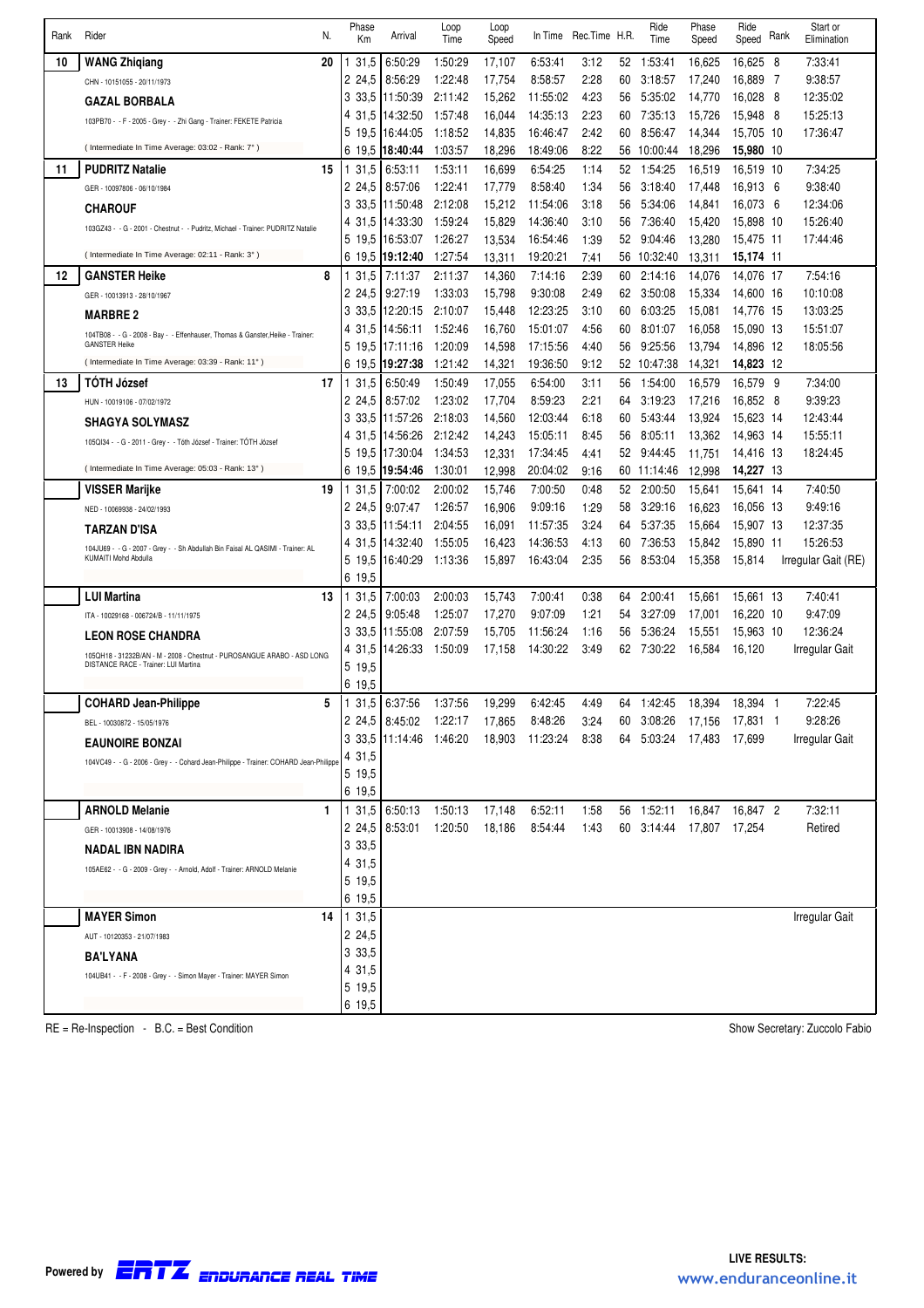### **Babenhausen Endurance Festival Bavaria - Endurance Team Klingbeil e.V - Babenhausen (GER)**

Ground Jury: Fichtel Ilka (GER), Mallison Juliette (GER), Schulz Helga (GER), Skulstadt Hildegunn (NOR), Schaudt Andre (GER) (President), Mallison Juliette (GER) (Technical Delegate), Andersen Henriette (DEN) (Foreign Judge), Lotter Sabine (GER) (Chief Steward),

Veterinary Commission: Dreker Christian (GER), Lanzi Paolo (ITA), Pleuger Christina (GER), Zelkunova Zuzana (CZE), Staskevicius Vidmantas (LTU) (President), Al Hamad Mohammed (KSA) (Foreign Vet), Grell Martin (GER) (Treating Vet President), Klingbeil Ursula (GER) (Treating Vet),

# **Final Results CEI2\* 121 km**

( Start: 06:00:00 - Hold Time: 02:10:00 - Entries: 14 - Started: 14 )

| Rank | Rider                                                                                         | N. | Phase<br>Km | Arrival                 | Loop<br>Time | Loop<br>Speed |          | In Time Rec. Time H.R. |    | Ride<br>Time | Phase<br>Speed   | Ride<br>Speed Rank |                | Start or<br>Elimination |
|------|-----------------------------------------------------------------------------------------------|----|-------------|-------------------------|--------------|---------------|----------|------------------------|----|--------------|------------------|--------------------|----------------|-------------------------|
| 1    | <b>LANG Renate</b>                                                                            | 29 | 131,5       | 7:37:59                 | 1:37:59      | 19,289        | 7:41:05  | 3:06                   | 52 | 1:41:05      | 18,697           | 18,697             | $\overline{1}$ | 8:21:05                 |
| B.C. | AUT - 10029271 - 31/05/1969<br><b>TOISON D'OR LARZAC</b>                                      |    | 2 33,5      | 10:08:05                | 1:47:00      | 18,785        | 10:10:56 | 2:51                   | 64 | 3:30:56      | 18,298           | 18,489             | - 1            | 10:50:56                |
|      | 104IV67 - F - 2007 - Grey - - Mag. Markus Hubmann - Trainer: LANG Renate                      |    | 3 31,5      | 12:28:42                | 1:37:46      | 19,332        | 12:31:44 | 3:02                   | 60 | 5:11:44      | 18,750           | 18,574             | - 1            | 13:21:44                |
|      | (Intermediate In Time Average: 03:00 - Ranik: 3°)                                             |    | 4 24,5      | 14:33:22                | 1:11:38      | 20,521        | 14:43:34 | 10:12                  | 60 | 6:23:22      | 20,521           | 18,937             | - 1            |                         |
| 2    | <b>BENDINER Andrea</b>                                                                        | 21 | 31,5        | 7:38:53                 | 1:38:53      | 19,113        | 7:41:09  | 2:16                   | 56 | 1:41:09      | 18,685           | 18,685 2           |                | 8:21:09                 |
|      | SUI - 10014722 - 05/08/1975<br><b>ORNA D'ALSACE</b>                                           |    | 2 33,5      | 10:07:52                | 1:46:43      | 18,835        | 10:11:13 | 3:21                   | 60 | 3:31:13      | 18,262           | 18,464             | -2             | 10:51:13                |
|      | 102OP57 - F - 2002 - Grey - - Bendiner Andrea - Trainer: BENDINER Hans-Joerg                  |    | 3 31.5      | 12:35:46                | 1:44:33      | 18,077        | 12:38:16 | 2:30                   | 56 | 5:18:16      | 17,655           | 18,192 2           |                | 13:28:16                |
|      | (Intermediate In Time Average: 02:42 - Ranik: 2°)                                             |    | 4 24,5      | 14:53:00                | 1:24:44      | 17,349        | 15:04:31 | 11:31                  | 52 | 6:43:00      | 17,349           | 18,015 2           |                |                         |
| 3    | <b>KOPPE Veit</b>                                                                             | 28 | 31,5        | 7:43:46                 | 1:43:46      | 18,214        | 7:47:23  | 3:37                   | 56 | 1:47:23      | 17,600           | 17,600 7           |                | 8:27:23                 |
|      | GER - 10058785 - 03/07/1963<br>PRIZ 2                                                         |    | 2 33,5      | 10:26:18                | 1.58.55      | 16,903        | 10:29:41 | 3:23                   | 56 | 3:49:41      | 16,435           | 16,980             | - 4            | 11:09:41                |
|      | 104LC32 - G - 2007 - Chestnut - - Koppe, Veit - Trainer: KOPPE Veit                           |    | 3 31.5      | 12:59:47                | 1:50:06      | 17,166        | 13:04:40 | 4.53                   | 56 | 5:44:40      | 16,437           | 16,799 4           |                | 13:54:40                |
|      | (Intermediate In Time Average: 03:58 - Ranik: 6°)                                             |    | 4 24,5      | 15:19:31                | 1:24:51      | 17,325        | 15:28:58 | 9:27                   | 58 | 7:09:31      | 17,325           | 16,903 3           |                |                         |
| 4    | <b>SUI Bo</b>                                                                                 | 34 | 31,5        | 7:44:11                 | 1:44:11      | 18,141        | 7:47:02  | 2:51                   | 63 | 1:47:02      | 17,658           | 17,658             | - 6            | 8:27:02                 |
|      | CHN - 10098998 - 07/09/1979<br><b>POZYOR</b>                                                  |    | 2 33,5      | 10:26:54                | 1.59.52      | 16,769        | 10:30:50 | 3:56                   | 64 | 3:50:50      | 16,236           | 16,895             | -5             | 11:10:50                |
|      | 105PL99 - G - 2010 - Chestnut - - Eda Mestan - Trainer: FEKETÉNÉ WACHTLER Kata                |    | 3 31,5      | 13:00:03                | 1:49:13      | 17,305        | 13:06:21 | 6:18                   | 56 | 5:46:21      | 16,361           | 16,717 5           |                | 13:56:21                |
|      | (Intermediate In Time Average: 04:22 - Ranik: 7°)                                             |    | 4 24,5      | 15:22:09                | 1:25:48      | 17,133        | 15:32:04 | 9:55                   | 56 | 7:12:09      | 17,133           | 16,800             | -4             |                         |
| 5    | WEIERSHAUSER Anna-Lena                                                                        | 38 | 131.5       | 7:53:39                 | 1.53:39      | 16,630        | 7:55:56  | 2:17                   | 60 | 1:55:56      | 16,302           | 16,302 8           |                | 8:35:56                 |
|      | GER - 10020506 - 05/04/1988<br><b>SGW SHAMAAL</b>                                             |    | 2 33,5      | 10:36:43                | 2:00:47      | 16,641        | 10:39:15 | 2:32                   | 60 | 3:59:15      | 16,299           | 16,301 7           |                | 11:19:15                |
|      | 105UO56 - M - 2009 - Bay - - Gabriele WEIERSHÄUSER - Trainer: WEIERSHÄUSER<br>Anna-Lena       |    |             | 3 31,5 13:12:50         | 1:53:35      | 16,640        | 13:17:58 | 5:08                   | 60 | 5:57:58      | 15,920           | 16,175             | -6             | 14:07:58                |
|      | (Intermediate In Time Average: 03:19 - Ranik: 4°)                                             |    |             | 4 24,5 15:26:38         | 1:18:40      | 18,686        | 15:39:09 | 12:31                  | 60 | 7:16:38      | 18,686           | 16,627 5           |                |                         |
| 6    | <b>WEIDA Antie</b>                                                                            | 37 | 131,5       | 7:39:43                 | 1:39:43      | 18,954        | 7:43:16  | 3:33                   | 52 | 1:43:16      | 18,302           | 18,302 4           |                | 8:23:16                 |
|      | GER - 10170083 - 21/07/1988<br>M GHAYATAN LAZIZ                                               |    | 2 33,5      | 10:23:33                | 2:00:17      | 16,711        | 10:25:24 | 1:51                   | 62 | 3:45:24      | 16,457           | 17,303             | -3             | 11:05:24                |
|      | 106AK72 - G - 2007 - Grey - - Antje WEIDA - Trainer: WEIDA Antje                              |    |             | 3 31,5 13:00:11         | 1:54:47      | 16,466        | 13:02:18 | 2:07                   | 60 | 5:42:18      | 16,168           | 16,915             | - 3            | 13:52:18                |
|      | (Intermediate In Time Average: 02:30 - Ranik: 1°)                                             |    | 4 24,5      | 15:37:47                | 1:45:29      | 13,936        | 15:49:49 | 12:02                  | 52 | 7:27:47      | 13,936           | 16,213 6           |                |                         |
| 7    | <b>MARKERT-BAEUMER Sybille</b>                                                                | 31 | 1 31,5      | 7:55:11                 | 1:55:11      | 16,409        | 7:59:44  | 4:33                   | 60 | 1:59:44      | 15,785           | 15,785 10          |                | 8:39:44                 |
|      | GER - 10027843 - 16/12/1956<br><b>GM KAREEFA</b>                                              |    |             | 2 33,5 10:43:40         | 2:03:56      | 16,218        | 10:49:08 | 5:28                   | 60 | 4:09:08      | 15,533           | 15,654             | -9             | 11:29:08                |
|      | 105EH49 - F - 2008 - Grey - - Markert-Baeumer, Sybille - Trainer: MARKERT-BAEUMER<br>Sybille  |    |             | 3 31,5 13:29:01         | 1.59.53      | 15,765        | 13:34:11 | 5:10                   | 60 | 6:14:11      | 15,114           | 15,474             | -7             | 14:24:11                |
|      | (Intermediate In Time Average: 05:04 - Ranik: 10°)                                            |    | 4 24,5      | 15:53:01                | 1:28:50      | 16,548        | 16:02:52 | 9:51                   | 60 | 7:43:01      | 16,548           | 15,680 7           |                |                         |
| 8    | <b>HAHNEL Tanja</b>                                                                           | 24 | 131,5       | 7:55:15                 | 1:55:15      | 16,399        | 7:59:17  | 4:02                   | 62 | 1:59:17      | 15,845           | 15,845             | 9              | 8:39:17                 |
|      | GER - 10022068 - 29/07/1968<br><b>ORCHIDE</b>                                                 |    |             | 2 33,5 10:43:31         | 2:04:14      | 16,179        | 10:48:29 | 4:58                   | 62 | 4:08:29      | 15,557           | 15,695             | -8             | 11:28:29                |
|      | 105LB34 - F - 2008 - Grey - - Hähnel, Tanja - Trainer: HÄHNEL Tanja                           |    |             | 3 31,5 13:28:45         | 2:00:16      | 15,715        | 13:34:12 | 5:27                   | 62 | 6:14:12      | 15,034           | 15,473             | -8             | 14:24:12                |
|      | (Intermediate In Time Average: 04:49 - Ranik: 9°)                                             |    | 4 24,5      | 15:53:02                | 1:28:50      | 16,548        | 16:06:12 | 13:10                  | 60 | 7:43:02      | 16,548           | 15,679             | - 8            |                         |
| 9    | <b>HAYDN Manuela</b>                                                                          | 25 | 1 31,5      | 8:03:04                 | 2:03:04      | 15,358        | 8:09:06  | 6:02                   | 52 | 2:09:06      | 14,640           | 14,640 12          |                | 8:49:06                 |
|      | GER - 10101719 - 16/01/1966<br><b>MAHARET</b>                                                 |    |             | 2 33,5 11:02:12         | 2:13:06      | 15,101        | 11:05:31 | 3:19                   | 56 | 4:25:31      | 14,734           | 14,688 10          |                | 11:45:31                |
|      | 105KD88 - F - 2008 - Grey - - Esch, Wolfgang & Brinkmann, Rüdiger - Trainer: HAYDN<br>Manuela |    | 3 31.5      | 13:59:35                | 2:14:04      | 14,097        | 14:04:29 | 4.54                   | 56 | 6:44:29      | 13,600           | 14.315 10          |                | 14:54:29                |
|      | (Intermediate In Time Average: 04:45 - Ranik: 8°)                                             |    |             | 4 24,5 16:24:45         | 1:30:16      | 16.285        | 16:34:52 | 10:07                  | 52 | 8:14:45      | 16,285           | 14.674             | - 9            |                         |
| 10   | <b>FLURY Josefine</b>                                                                         | 23 |             | 1 31,5 8:02:52 2:02:52  |              | 15,383        | 8:05:23  | 2:31                   | 48 | 2:05:23      | 15,074 15,074 11 |                    |                | 8:45:23                 |
|      | SUI - 10155247 - 07/02/2000 - Y.R.<br><b>KARAJOL</b>                                          |    |             | 2 33,5 11:02:17         | 2:16:54      | 14,682        | 11:06:36 | 4:19                   | 60 | 4:26:36      | 14,233           | 14,629 11          |                | 11:46:36                |
|      | 106AK59 - G - 2009 - Grey - - Suzanne FLURY - Trainer: FLURY Suzanne                          |    |             | 3 31,5 13:59:17         | 2:12:41      | 14,244        | 14:03:33 | 4:16                   | 56 | 6:43:33      | 13,801           | 14,348 9           |                | 14:53:33                |
|      | (Intermediate In Time Average: 03:42 - Ranik: 5°)                                             |    |             | 4 24,5 16:24:46         | 1:31:13      | 16,115        | 16:35:24 | 10:38                  |    | 52 8:14:46   | 16,115           | 14,674 10          |                |                         |
|      | <b>LE BORGNE Sylvain</b>                                                                      | 30 |             | 1 31,5 7:38:49          | 1:38:49      | 19,126        | 7:46:21  | 7:32                   |    | 60 1:46:21   | 17,772           | 17,772 5           |                | 8:26:21                 |
|      | FRA - 10058966 - 09/12/1991<br><b>SOROOR</b>                                                  |    |             | 2 33,5 10:25:59         | 1:59:38      | 16,801        | 10:32:06 | 6:07                   | 60 | 3:52:06      | 15,984           | 16,803 6           |                | 11:12:06                |
|      | 104VO29 - G - 2005 - Chestnut - - Royal Cavalry of Oman - Trainer: LE BORGNE<br>Sylvain       |    |             | 3 31,5 13:00:17 1:48:11 |              | 17,470        | 13:04:13 | 3:56                   | 60 | 5:44:13      | 16,857           | 16,821             |                | Retired                 |
|      |                                                                                               |    | 4 24,5      |                         |              |               |          |                        |    |              |                  |                    |                |                         |
|      | <b>ROEHM Merle</b>                                                                            | 32 |             | 1 31,5 7:39:12          | 1:39:12      | 19,052        | 7:41:51  | 2:39                   |    | 56 1:41:51   | 18.557 18.557 3  |                    |                | 8:21:51                 |
|      | GER - 10077654 - 13/02/1994<br><b>STELLA</b>                                                  |    | 2 33,5      |                         |              |               |          |                        |    |              |                  |                    |                | Fail to complete        |
|      | 105VI12 - F - 2010 - Chestnut - - Jule KLINGBEIL - Trainer: KLINGBEIL Ursula                  |    | 3 31,5      |                         |              |               |          |                        |    |              |                  |                    |                |                         |
|      |                                                                                               |    | 4 24,5      |                         |              |               |          |                        |    |              |                  |                    |                |                         |
|      | <b>HOLZLEITNER Karoline</b>                                                                   | 27 |             | 1 31,5 8:03:24          | 2:03:24      | 15,316        | 8:05:52  | 2:28                   |    | 60 2:05:52   | 15,016           | 15,016             |                | Irregular Gait          |
|      | AUT - 10152916 - 10/03/1981<br>RAHIRA BINT RUMAADI                                            |    | 2 33,5      |                         |              |               |          |                        |    |              |                  |                    |                |                         |
|      | 105AK99 - F - 2007 - Other - - Karoline Holzleitner - Trainer: HOLZLEITNER Karoline           |    | 3 3 1 , 5   |                         |              |               |          |                        |    |              |                  |                    |                |                         |
|      |                                                                                               |    | 4 24,5      |                         |              |               |          |                        |    |              |                  |                    |                |                         |

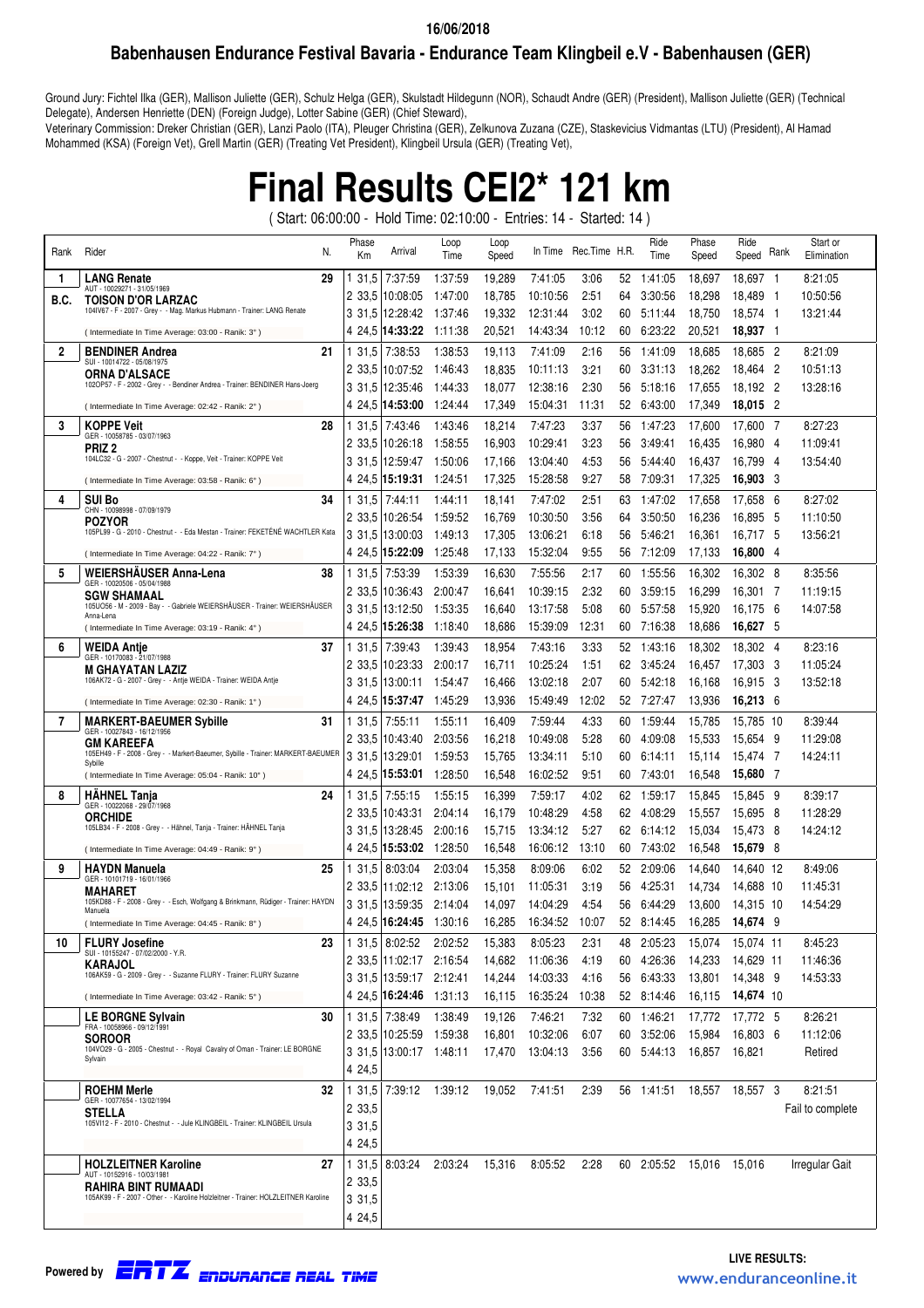| Rank | Rider                                                                                                                                                      | N. | Phase<br>Km                           | Arrival | Loop<br>Time | Loop<br>Speed |         | In Time Rec. Time H.R. | Ride<br>Time | Phase<br>Speed | Ride<br>Speed | Rank | Start or<br>Elimination |
|------|------------------------------------------------------------------------------------------------------------------------------------------------------------|----|---------------------------------------|---------|--------------|---------------|---------|------------------------|--------------|----------------|---------------|------|-------------------------|
|      | <b>THORENS Annick</b><br>FRA - 10023384 - 16/02/1960<br><b>ALIA ELDROCOL</b><br>105PC24 - F - 2010 - Chestnut - - Annick THORENS - Trainer: THORENS Annick | 35 | 131.5<br>2 3 3 .5<br>3 31.5<br>4 24.5 | 7:53:54 | 1:53:54      | 16.594        | 8:10:42 | 16:48                  | 72 2:10:42   | 14.461         | 14.461        |      | Metabolic               |

B.C. = Best Condition Show Secretary: Zuccolo Fabio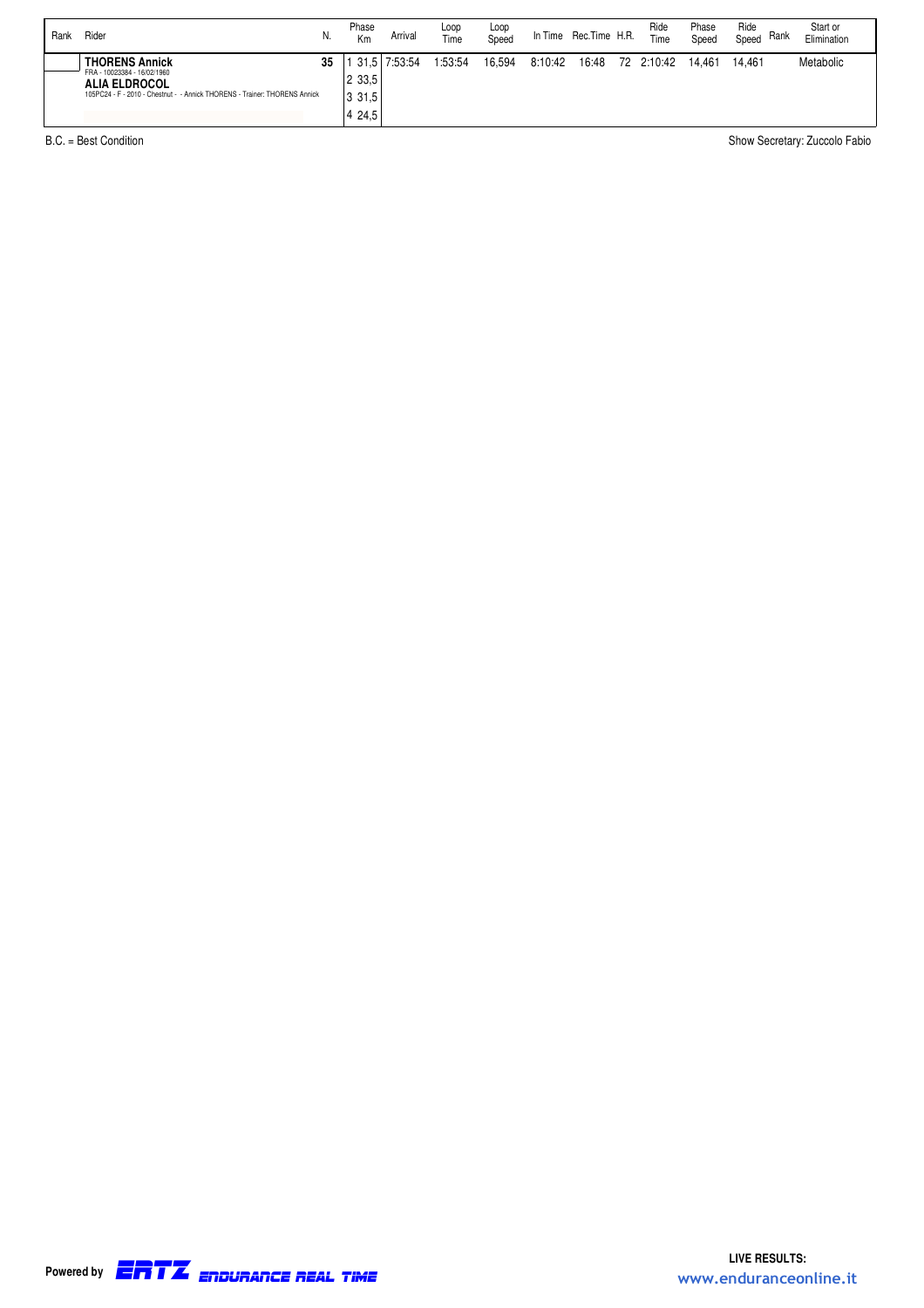### **Babenhausen Endurance Festival Bavaria, German Championships - Endurance Team Klingbeil e.V - Babenhausen (GER)**

Ground Jury: Fichtel Ilka (GER), Mallison Juliette (GER), Schulz Helga (GER), Skulstadt Hildegunn (NOR), Schaudt Andre (GER) (President), Mallison Juliette (GER) (Technical Delegate), Andersen Henriette (DEN) (Foreign Judge), Lotter Sabine (GER) (Chief Steward),

Veterinary Commission: Dreker Christian (GER), Lanzi Paolo (ITA), Pleuger Christina (GER), Zelkunova Zuzana (CZE), Staskevicius Vidmantas (LTU) (President), Al Hamad Mohammed (KSA) (Foreign Vet), Grell Martin (GER) (Treating Vet President), Klingbeil Ursula (GER) (Treating Vet),

## **Final Results CEIYJ2\* 121 km**

( Start: 06:30:00 - Hold Time: 02:10:00 - Entries: 3 - Started: 3 )

| Rank | N.<br>Rider                                                                     |    | Phase<br>Km | Arrival         | Loop<br>Time | Loop<br>Speed |          | In Time Rec. Time H.R. |    | Ride<br>Time | Phase<br>Speed | Ride<br>Speed Rank | Start or<br>Elimination |
|------|---------------------------------------------------------------------------------|----|-------------|-----------------|--------------|---------------|----------|------------------------|----|--------------|----------------|--------------------|-------------------------|
|      | <b>HELTA Nico</b>                                                               | 59 |             | 1 31.5 8:16:56  | 1:46:56      | 17.675        | 8:25:38  | 8:42                   | 56 | :55:38       | 16,345         | 16.345 3           | 9:05:38                 |
|      | GER - 10141761 - 16/06/1998 - Y.R.<br><b>WHITE PABLO</b>                        |    |             | 2 33.5 10:59:39 | 1:54:01      | 17.629        | 11:05:44 | 6:05                   | 60 | 3:55:44      | 16.736         | 16.544 3           | 11:45:44                |
|      | 105QW65 - G - 2006 - Grey - - Helta, Pia & Nico - Trainer: HELTA Nico           |    |             | 3 31.5 13:35:31 | 1:49:47      | 17.216        | 13:44:54 | 9:23                   | 60 | 5:54:54      | 15.860         | 16.314 3           | 14:34:54                |
|      | (Intermediate In Time Average: 08:03 - Ranik: 3°)                               |    |             | 4 24.5 15:38:59 | 1:04:05      | 22.939        | 15:59:01 | 20:02                  | 56 | 6:58:59      | 22.939         | 17.328 1           |                         |
|      | <b>AL SAMARRAIE Moira</b>                                                       | 58 |             | 1 31.5 8:12:45  | 1:42:45      | 18.394        | 8:15:34  | 2:49                   | 60 | 1:45:34      | 17.903         | 17.903 2           | 8:55:34                 |
|      | GER - 10106705 - 20/07/1998 - Y.R.<br><b>OLYMPIA AL SAMARRA</b>                 |    |             | 2 33.5 10:57:40 | 2:02:06      | 16.462        | 11:03:27 | 5:47                   | 60 | 3:53:27      | 15.717         | 16.706 2           | 11:43:27                |
|      | 105PS20 - F - 2010 - Grey - - Al Samarraie, Moira - Trainer: AL SAMARRAIE Moira |    |             | 3 31.5 13:31:41 | 1:48:14      | 17.462        | 13:37:48 | 6:07                   | 63 | 5:47:48      | 16.528         | 16.647 2           | 14:27:48                |
|      | (Intermediate In Time Average: 04:54 - Ranik: 2°)                               |    |             | 4 24.5 15:39:00 | 1:11:12      | 20.646        | 15:49:43 | 10:43                  | 56 | 6:59:00      | 20.646         | 17.327 2           |                         |
|      | <b>AL SAMARRAIE Navia</b>                                                       | 57 |             | 31.5 8:12:40    | 1:42:40      | 18.409        | 8:15:25  | 2:45                   | 57 | 1:45:25      | 17.929         | 17.929             | 8:55:25                 |
| B.C. | GER - 10117267 - 24/11/2000 - Y.R.<br><b>SAIIDE AL SAMARRA</b>                  |    |             | 2 33.5 10:57:31 | 2:02:06      | 16.462        | 11:01:59 | 4:28                   | 54 | 3:51:59      | 15.881         | 16.812 1           | 11:41:59                |
|      | 105PS26 - F - 2008 - Grey - - Al Samarraie, Ahmed - Trainer: AL SAMARRAIE Nayla |    |             | 3 31.5 13:31:36 | 1:49:37      | 17.242        | 13:37:46 | 6:10                   | 62 | 5:47:46      | 16.324         | 16.649 1           | 14:27:46                |
|      | (Intermediate In Time Average: 04:28 - Ranik: 1°)                               |    |             | 4 24.5 15:39:01 | 1:11:15      | 20.632        | 15:49:40 | 10:39                  | 60 | 6:59:01      | 20.632         | 17.326 3           |                         |

B.C. = Best Condition Contract Condition Show Secretary: Zuccolo Fabio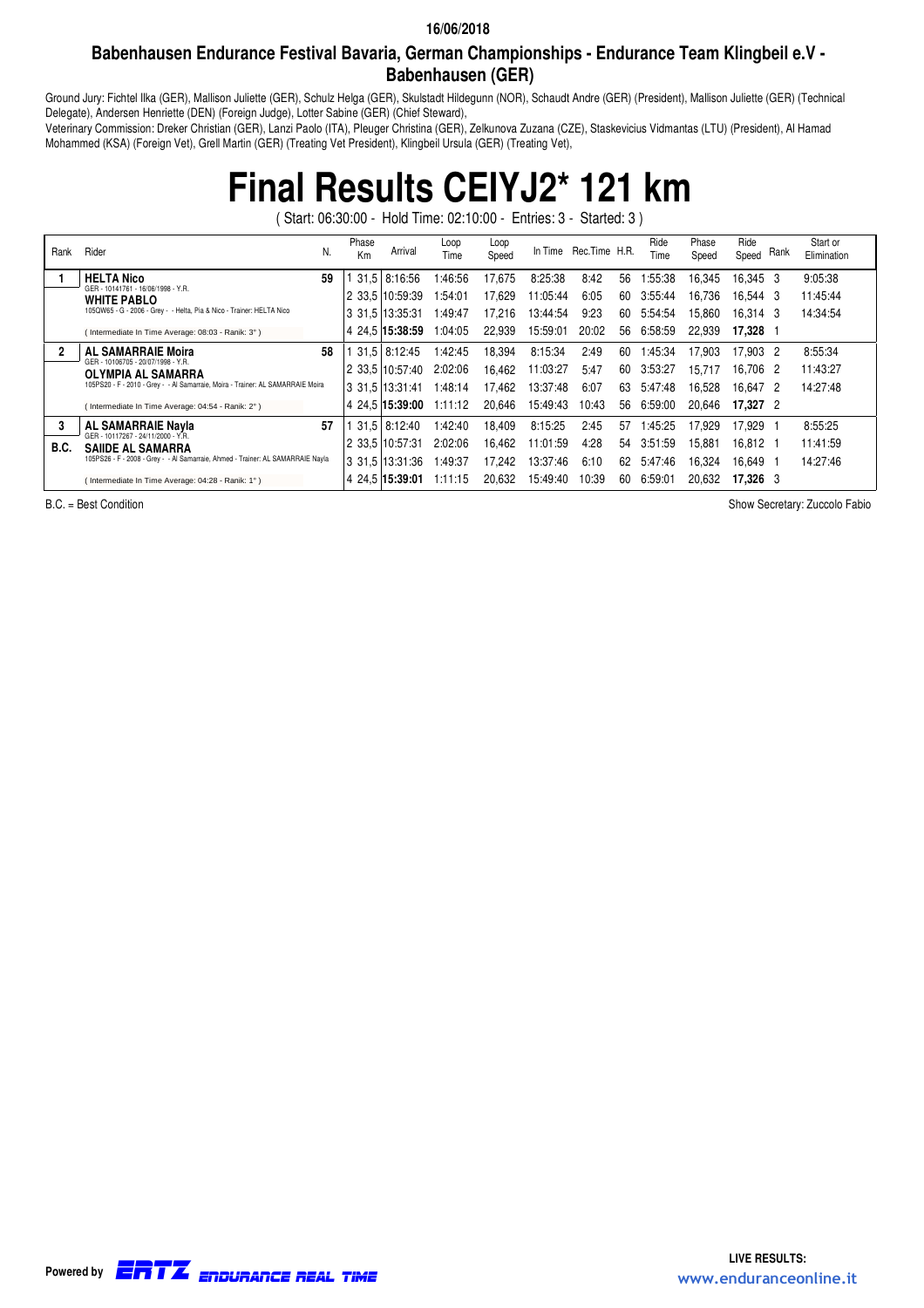### Babenhausen Endurance Festival Bavaria - Endurance Team Klingbeil e.V - Babenhausen (GER) 16/06/2018

Ground Jury: Fichtel Ilka (GER), Mallison Juliette (GER), Schulz Helga (GER), Skulstadt Hildegunn (NOR), Schaudt Andre (GER) (President), Mallison Juliette (GER) (Technical Delegate), Andersen Henriette (DEN) (Foreign Judge), Lotter Sabine (GER) (Chief Steward),

Veterinary Commission: Dreker Christian (GER), Lanzi Paolo (ITA), Pleuger Christina (GER), Zelkunova Zuzana (CZE), Staskevicius Vidmantas (LTU) (President), Al Hamad Mohammed (KSA) (Foreign Vet), Grell Martin (GER) (Treating Vet President), Klingbeil Ursula (GER) (Treating Vet),

## Final Results CEI1\* 84,5 km

( Start: 07:30:00 - Hold Time: 01:20:00 - Entries: 18 - Started: 18 )

| Rank | Rider<br>N.                                                                                                                            | Phase<br>Km      | Arrival                                     | Loop<br>Time       | Loop<br>Speed    | In Time              | Rec.Time H.R.  |          | Ride<br>Time       | Phase<br>Speed   | Ride<br>Speed          | Rank           | Start or<br>Elimination |
|------|----------------------------------------------------------------------------------------------------------------------------------------|------------------|---------------------------------------------|--------------------|------------------|----------------------|----------------|----------|--------------------|------------------|------------------------|----------------|-------------------------|
| 1    | TRITSCH Tanja<br>55<br>GER - 10167437 - 06/11/1990                                                                                     | 31,5             | 8:55:14                                     | 1:25:14            | 22,174           | 8:56:27              | 1:13           | 60       | 1:26:27            | 21,862           | 21,862 1               |                | 9:36:27                 |
|      | <b>OM EL BAHIR OX</b>                                                                                                                  | 2 33,5           | 11:15:21                                    | 1:38:54            | 20,324           | 11:16:46             | 1:25           | 60       | 3:06:46            | 20,037           | 20,882 1               |                | 11:56:46                |
|      | 105XX13 - - M - 2009 - Grey - - Mathias SCHULZE - Trainer: TRITSCH Tanja<br>(Intermediate In Time Average: 01:19 - Rank: 1°)           | 3 19,5           | 13:19:05                                    | 1:22:19            | 14,213           | 13:31:58             | 12:53          | 44       | 4:29:05            | 14,213           | 18,842 1               |                |                         |
| 2    | <b>KINDERMANN Andreas</b><br>45                                                                                                        | 1 31,5           | 8:54:23                                     | 1:24:23            | 22,398           | 8:57:23              | 3:00           | 60       | 1:27:23            | 21,629           | 21.629                 | - 2            | 9:37:23                 |
|      | AUT - 10060471 - 07/07/1990<br><b>QUICKFIRE STYR EHA</b>                                                                               | 2 33,5           | 11:11:47                                    | 1:34:24            | 21,292           | 11:18:00             | 6:13           | 60       | 3:08:00            | 19,977           | 20,745                 | $\overline{2}$ | 11:58:00                |
|      | 105YO36 - - G - 2011 - Grey - - Susanne Steinbauer - Trainer: STEINBAUER Susanne<br>(Intermediate In Time Average: 04:36 - Rank: 7°)   | 3 19.5           | 13:30:48                                    | 1:32:48            | 12,608           | 13:51:10             | 20:22          | 60       | 4:40:48            | 12,608           | 18,056                 | $\overline{2}$ |                         |
| 3    | <b>GRÄF Kirsten</b><br>43                                                                                                              | 1 31.5           | 8:54:54                                     | 1:24:54            | 22,261           | 8:58:37              | 3:43           | 60       | 1:28:37            | 21,328           | 21,328                 | - 3            | 9:38:37                 |
|      | GER - 10114915 - 21/03/1972<br><b>FS CYRIUS</b>                                                                                        | 2 33.5           | 11:11:59                                    | 1:33:22            | 21,528           | 11:20:05             | 8:06           | 64       | 3:10:05            | 19,809           | 20,517 3               |                | 12:00:05                |
|      | 105SE26 - - G - 2008 - Grey - - Gräf, Kirsten - Trainer: GRÄF Kirsten<br>(Intermediate In Time Average: 05:54 - Rank: 10°)             | 3 19.5           | 13:30:49                                    | 1:30:44            | 12,895           | 13:38:45             | 7:56           | 56       | 4:40:49            | 12,895           | 18.054 3               |                |                         |
| 4    | 42<br><b>EVRARD Dominique</b>                                                                                                          | 1 31,5           | 9:17:30                                     | 1:47:30            | 17,581           | 9:20:46              | 3:16           | 60       | 1:50:46            | 17,063           | 17.063 5               |                | 10:00:46                |
|      | BEL - 10017642 - 14/10/1986<br><b>EAUNOIRE BAGUERA</b>                                                                                 | 2 33,5           | 11:58:07                                    | 1:57:21            | 17,128           | 12:00:40             | 2:33           | 64       | 3:50:40            | 16,764           | 16,908                 | - 4            | 12:40:40                |
|      | 104VC48 - - F - 2006 - Grey - - Cohard Jean-Philippe - Trainer: EVRARD Dominique<br>(Intermediate In Time Average: 02:55 - Rank: 3°)   | 3 19.5           | 13:44:54                                    | 1:04:14            | 18,215           | 13:52:02             | 7:08           | 52       | 4:54:54            | 18,215           | 17,192 4               |                |                         |
| 5    | <b>HITZLER Belinda</b><br>26                                                                                                           | 1 31,5           | 9:17:39                                     | 1:47:39            | 17,557           | 9:22:31              | 4:52           | 56       | 1:52:31            | 16,798           | 16,798 7               |                | 10:02:31                |
|      | GER - 10013914 - 14/03/1971<br>ARABIS                                                                                                  | 2 33.5           | 12:03:43                                    | 2:01:12            | 16,584           | 12:12:00             | 8:17           | 56       | 4:02:00            | 15,523           | 16,116                 | - 6            | 12:52:00                |
|      | 105EP89 - - G - 2009 - Chestnut - Arab - Nicola Thorne - Trainer: HITZLER Belinda<br>(Intermediate In Time Average: 06:34 - Rank: 11°) | 3 19.5           | 13:52:40                                    | 1:00:40            | 19,286           | 14:04:47             | 12:07          | 60       | 5:02:40            | 19,286           | 16,751 5               |                |                         |
| 6    | <b>DOLLINGER Alessia</b><br>40                                                                                                         | 1 31,5           | 9:17:35                                     | 1:47:35            | 17,568           | 9:22:40              | 5:05           | 56       | 1:52:40            | 16,775           | 16,775 8               |                | 10:02:40                |
|      | GER - 10173432 - 28/01/1998 - Y.R.<br><b>CAR CEDAR</b>                                                                                 | 2 33,5           | 12:03:50                                    | 2:01:10            | 16,589           | 12:12:03             | 8:13           | 64       | 4:02:03            | 15,535           | 16.112 7               |                | 12:52:03                |
|      | 106CP56 - - G - 2011 - Chestnut - - Belinda HITZLER - Trainer: HITZLER Belinda<br>(Intermediate In Time Average: 06:39 - Rank: 12°)    | 3 19,5           | 13:52:41                                    | 1:00:38            | 19,296           | 14:04:55             | 12:14          | 62       | 5:02:41            | 19,296           | 16,750 6               |                |                         |
| 7    | <b>KOLPIN Stefanie</b><br>46                                                                                                           | 1 31.5           | 9:22:01                                     | 1:52:01            | 16,872           | 9:27:39              | 5:38           | 64       | 1:57:39            | 16,065           | 16,065 9               |                | 10:07:39                |
|      | GER - 10148903 - 23/12/1983                                                                                                            | 2 33.5           | 12:20:26                                    | 2:12:47            | 15,137           | 12:28:43             | 8:17           | 60       | 4:18:43            | 14,249           | 15,074 11              |                | 13:08:43                |
|      | <b>MEFISTO OX</b><br>105ND51 - - M - 2004 - Bay - - Seeger, Astrid & Kolpin, Stefanie - Trainer: KOLPIN                                | 3 19.5           | 14:09:55                                    | 1:01:12            | 19,118           | 14:28:08             | 18:13          | 64       | 5:19:55            | 19,118           | 15.848 7               |                |                         |
| 8    | (Intermediate In Time Average: 06:57 - Rank: 14°)<br>Stefanie<br><b>RUDOLF Martina</b><br>51                                           |                  |                                             |                    |                  |                      |                |          |                    |                  |                        |                |                         |
|      | GER - 10166920 - 01/11/1975                                                                                                            | 1 31,5           | 9:20:30                                     | 1:50:30            | 17,104           | 9:22:26              | 1:56<br>2:15   | 60       | 1:52:26            | 16,810           | 16,810 6               |                | 10:02:26<br>12:45:53    |
|      | WRK NADJHAN<br>105YL96 - - G - 2005 - Other - - Martina RUDOLF - Trainer: RUDOLF Martina                                               | 2 33.5<br>3 19.5 | 12:03:38<br>14:09:56                        | 2:01:12<br>1:24:03 | 16,584<br>13,920 | 12:05:53<br>14:16:17 | 6:21           | 60<br>64 | 3:55:53<br>5:19:56 | 16,282<br>13,920 | 16,534 5<br>15,847 8   |                |                         |
| 9    | (Intermediate In Time Average: 02:05 - Rank: 2°)                                                                                       |                  |                                             |                    |                  |                      |                |          |                    |                  |                        |                |                         |
|      | <b>MICHELMANN Kerstin</b><br>50<br>GER - 10047484 - 07/04/1961                                                                         | 1 31,5           | 9:26:06                                     | 1:56:06            | 16,279           | 9:32:31              | 6:25           | 64       | 2:02:31            | 15,426           | 15,426 11              |                | 10:12:31                |
|      | <b>FARHA 2</b><br>104FG20 - - F - 2005 - Grey - - Michelmann, Kerstin - Trainer: MICHELMANN Kerstin                                    | 2 33,5<br>3 19.5 | 12:13:54                                    | 2:01:23<br>1:05:48 | 16,559<br>17,781 | 12:24:09<br>14:28:50 | 10:15<br>18:53 | 60<br>64 | 4:14:09            | 15,270           | 15,345<br>15,846       | - 9<br>- 9     | 13:04:09                |
|      | (Intermediate In Time Average: 08:20 - Rank: 16°)                                                                                      |                  | 14:09:57                                    |                    |                  |                      |                |          | 5:19:57            | 17,781           |                        |                |                         |
| 10   | <b>MARKERT Friedrich</b><br>48<br>GER - 10069200 - 16/05/1955                                                                          | 1 31,5           | 9:23:46                                     | 1:53:46            | 16,613           | 9:29:43              | 5:57           | 60       | 1:59:43            | 15,787           | 15,787 10              |                | 10:09:43                |
|      | <b>GS KARTHAGO</b><br>105ZV02 - - G - 2010 - Bay - - Sybille MARKERT-BAEUMER - Trainer: MARKERT                                        | 2 33.5<br>3 19.5 | 12:14:00<br>14:13:48                        | 2:04:17<br>1:12:19 | 16,173<br>16,179 | 12:21:29<br>14:27:33 | 7:29<br>13:45  | 60<br>52 | 4:11:29<br>5:23:48 | 15,254<br>16,179 | 15,508<br>15,658 10    | - 8            | 13:01:29                |
|      | (Intermediate In Time Average: 06:43 - Rank: 13°)<br>Friedrich                                                                         |                  |                                             |                    |                  |                      |                |          |                    |                  |                        |                |                         |
| 11   | <b>SKABOVA Lucie</b><br>83<br>CZE - 10088295 - 28/07/1987                                                                              | 31,5             | 9:27:31                                     | 1:57:31            | 16,083           | 9:34:05              | 6:34           | 60       | 2:04:05            | 15,232           | 15,232 14              |                | 10:14:05                |
|      | ATTILA<br>106CO15 - - M - 2006 - Other - Shagya - Vaclav Antonin USAK - Trainer: SKABOVA                                               | 2 33,5           | 12:19:08                                    | 2:05:03            | 16,074           | 12:26:37             | 7:29           | 56       | 4:16:37            | 15,166           | 15.198 10              |                | 13:06:37                |
|      | (Intermediate In Time Average: 07:01 - Rank: 15°)<br>I ucie                                                                            | 3 19.5           | 14:15:10                                    | 1:08:33            | 17,068           | 14:27:22             | 12:12          | 60       | 5:25:10            | 17,068           | 15.592 11              |                |                         |
| 12   | <b>SCHOLZ Valentina</b><br>52<br>GER - 10158042 - 18/05/1993                                                                           | 1 31,5           | 9:30:01                                     | 2:00:01            | 15,748           | 9:32:56              | 2:55           |          | 52 2:02:56         | 15,374           | 15,374 12              |                | 10:12:56                |
|      | <b>HADI DI PEGASO</b><br>104SF02 - 09327D/AN - M - 2008 - Grey - - Alwin SCHOLZ, Valentina SCHOLZ -                                    |                  | 2 33,5 12:32:59 2:20:03<br>3 19,5 14:23:24  | 1:07:22            | 14,352<br>17,368 | 12:36:02<br>14:34:31 | 3:03<br>11:07  | 64       | 4:26:02            | 14,046           | 14,660 12<br>15.207 12 |                | 13:16:02                |
|      | Trainer: SCHOLZ Valentina(Intermediate In Time Average: 02:59 - Rank: 4°)                                                              |                  |                                             |                    |                  |                      |                |          | 56 5:33:24         | 17,368           |                        |                |                         |
| 13   | <b>AGGELEN, VAN Sofie</b><br>39<br>NED - 10140999 - 16/01/1995                                                                         | 131,5            | 9:33:04                                     | 2:03:04            | 15,358           | 9:35:33              | 2:29           |          | 60 2:05:33         | 15,054           | 15,054 15              |                | 10:15:33                |
|      | SAN JUAN QA<br>105ZQ60 - - G - 2010 - Grey - - Sofie AGGELEN, VAN - Trainer: AGGELEN, VAN Sofie                                        | 2 33.5           | 12:33:26 2:17:53<br>3 19,5 14:33:26 1:16:01 |                    | 14,578           | 12:37:25<br>14:41:56 | 3:59           |          | 60 4:27:25         | 14,168           | 14,584 15              |                | 13:17:25                |
|      | (Intermediate In Time Average: 03:14 - Rank: 5°)                                                                                       |                  |                                             |                    | 15,391           |                      | 8:30           |          | 60 5:43:26         | 15,391           | 14,763 13              |                |                         |
| 14   | <b>MARTHALER Kathrin</b><br>49<br>SUI - 10097092 - 09/04/1998 - Y.R.                                                                   | 1 31,5           | 9:32:51                                     | 2:02:51            | 15,385           | 9:38:57              | 6:06           |          | 60 2:08:57         | 14,657           | 14,657 16              |                | 10:18:57                |
|      | KASAN CH<br>103ZF89 - - G - 2002 - Bay - - Marthaler Kathrin - Trainer: MARTHALER Kathrin                                              | 2 3 3 , 5        | 12:32:52 2:13:55                            |                    | 15,009           | 12:36:48             | 3:56           | 58       | 4:26:48            | 14,581           | 14,618 13              |                | 13:16:48                |
|      | (Intermediate In Time Average: 05:01 - Rank: 8°)                                                                                       | 3 19,5           | 14:33:27 1:16:39                            |                    | 15,264           | 14:44:26             | 10:59          |          | 60 5:43:27         | 15,264           | 14,762 14              |                |                         |
| 15   | <b>KROEZ Monika</b><br>47<br>GER - 10013916 - 15/02/1967                                                                               | 1 31,5           | 9:37:15                                     | 2:07:15            | 14,853           | 9:41:08              | 3:53           |          | 60 2:11:08         | 14,413           | 14.413 17              |                | 10:21:08                |
|      | SAMURAI 446<br>103ZY74 - - G - 2004 - Bay - - Kroez, Monika Dr. - Trainer: KROEZ Monika                                                | 2 3 3 , 5        | 12:35:15 2:14:07                            |                    | 14,987           | 12:41:47             | 6:32           |          | 62 4:31:47         | 14,291           | 14.350 16              |                | 13:21:47                |
|      | (Intermediate In Time Average: 05:12 - Rank: 9°)                                                                                       | 3 19,5           | 14:34:48 1:13:01                            |                    | 16,024           | 14:54:00             | 19:12          |          | 56 5:44:48         | 16,024           | 14,704 15              |                |                         |
| 16   | <b>WILCZEK Michaela</b><br>56<br>GER - 10109915 - 26/05/1978                                                                           | 131,5            | 9:30:14                                     | 2:00:14            | 15,719           | 9:34:02              | 3:48           | 60       | 2:04:02            | 15,238           | 15,238 13              |                | 10:14:02                |
|      | <b>BENEDETTO DE LAP</b><br>106CA24 - - G - 2011 - Grey - - Michaela WILCZEK - Trainer: WILCZEK Michaela                                |                  | 2 33,5 12:33:05                             | 2:19:03            | 14,455           | 12:36:50             | 3:45           | 56       | 4:26:50            | 14,076           | 14,616 14              |                | 13:16:50                |
|      | (Intermediate In Time Average: 03:47 - Rank: 6°)                                                                                       |                  | 3 19,5 14:53:38 1:36:48                     |                    | 12,087           | 15:03:32             | 9:54           |          | 60 6:03:38         | 12,087           | 13,943 16              |                |                         |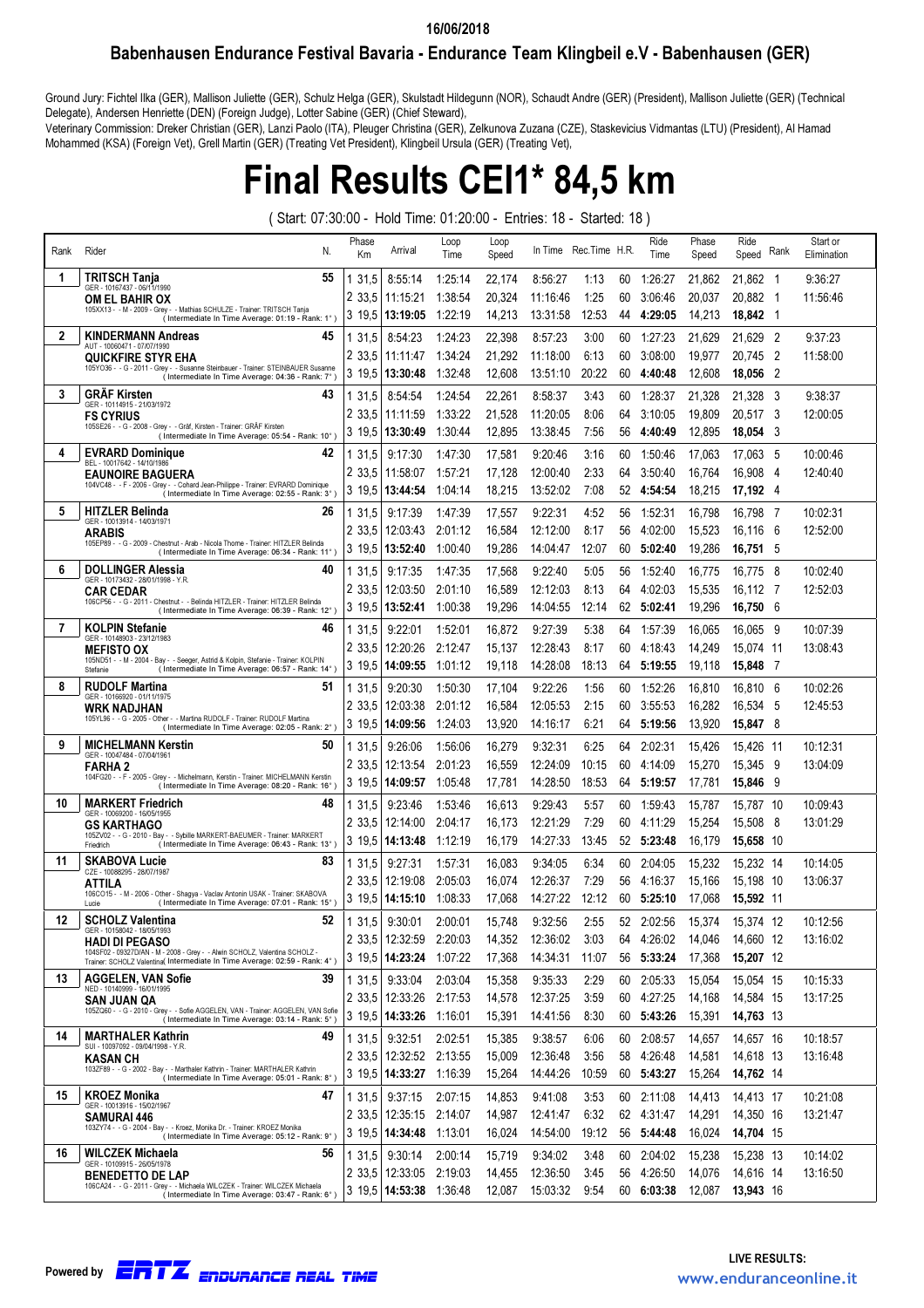| Rank | Rider<br>N.                                                                                                                                                                 | Phase<br>Km               | Arrival | Loop<br>Time | Loop<br>Speed |         | In Time Rec. Time H.R. |    | Ride<br>Time | Phase<br>Speed | Ride<br>Speed | Rank | Start or<br>Elimination     |
|------|-----------------------------------------------------------------------------------------------------------------------------------------------------------------------------|---------------------------|---------|--------------|---------------|---------|------------------------|----|--------------|----------------|---------------|------|-----------------------------|
|      | <b>HERZIG Vanessa</b><br>44<br>SUI - 10128708 - 26/01/1986<br><b>MONOLITO</b><br>104XP23 - - G - 2005 - Chestnut - Anglo-Arab - HERZIG Vanessa - Trainer: HERZIG<br>Vanessa | 31.5<br>2 3 3.5<br>19,5   | 9:09:54 | 1:39:54      | 18.919        | 9:16:17 | 6:23                   | 60 | 1:46:17      | 17.783         | 17.783 4      |      | 9:56:17<br>Fail to complete |
|      | 41<br><b>ETTER Natalie</b><br>SUI - 10151392 - 25/06/1978<br><b>VOLTIK DES DOLINES</b><br>1050Z78 - - G - 2009 - Grey - - Etter Natalie - Trainer: ETTER Natalie            | 31.5<br>2 3 3 5<br>3 19,5 |         |              |               |         |                        |    |              |                |               |      | Fail to complete            |

Show Secretary: Zuccolo Fabio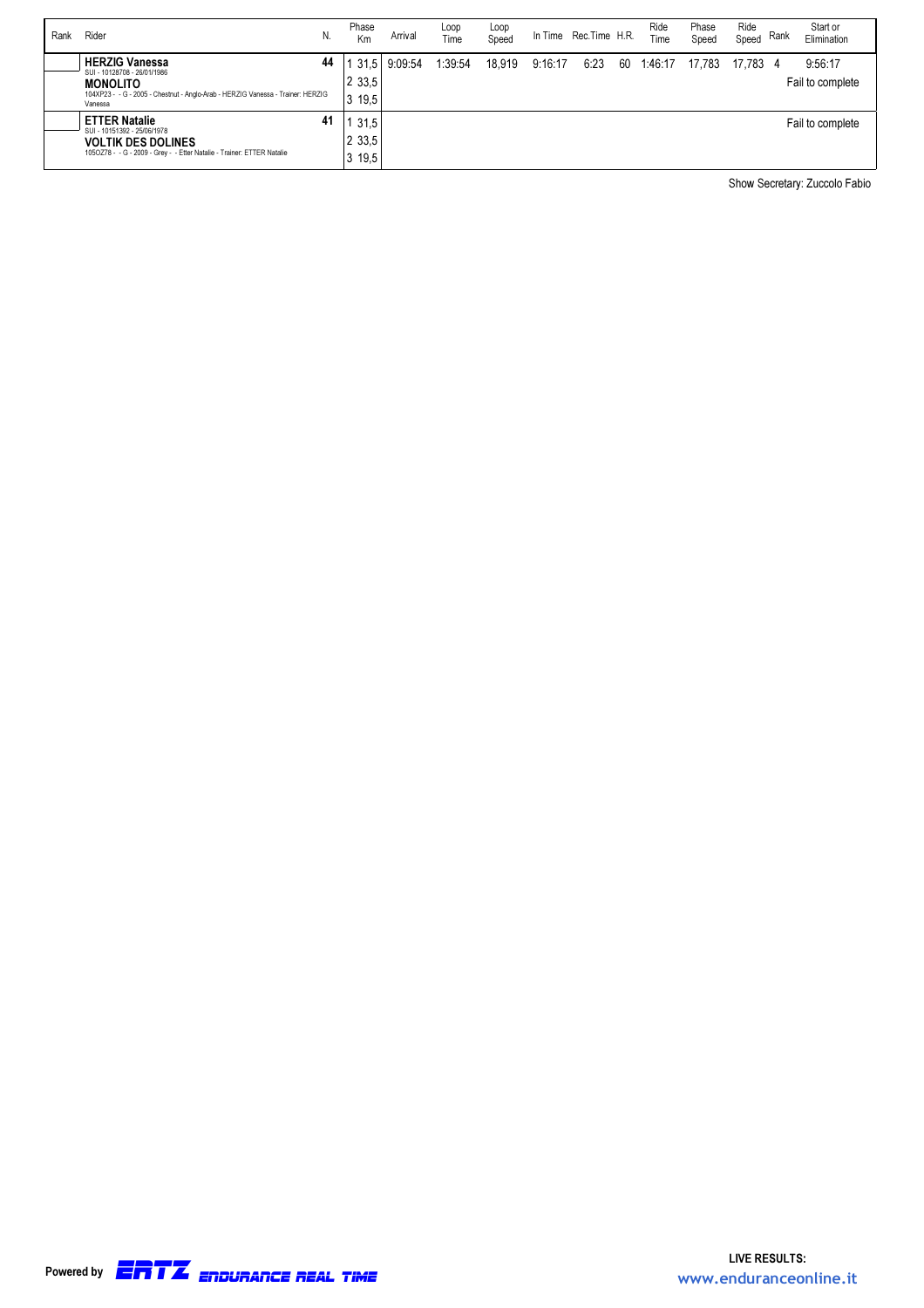### **Babenhausen Endurance Festival Bavaria, German Championships - Endurance Team Klingbeil e.V - Babenhausen (GER)**

Ground Jury: Fichtel Ilka (GER), Mallison Juliette (GER), Schulz Helga (GER), Skulstadt Hildegunn (NOR), Schaudt Andre (GER) (President), Mallison Juliette (GER) (Technical Delegate), Andersen Henriette (DEN) (Foreign Judge), Lotter Sabine (GER) (Chief Steward),

Veterinary Commission: Dreker Christian (GER), Lanzi Paolo (ITA), Pleuger Christina (GER), Zelkunova Zuzana (CZE), Staskevicius Vidmantas (LTU) (President), Al Hamad Mohammed (KSA) (Foreign Vet), Grell Martin (GER) (Treating Vet President), Klingbeil Ursula (GER) (Treating Vet),

# **Final Results CEN 160 160 km**

( Start: 05:00:00 - Hold Time: 03:40:00 - Entries: 7 - Started: 7 )

| Rank           | Rider<br>N.                                      | Phase<br>Km    | Arrival              | Loop<br>Time       | Loop<br>Speed    |                    | In Time Rec. Time H.R. |          | Ride<br>Time       | Phase<br>Speed   | Ride<br>Speed      | Rank           | Start or<br>Elimination |
|----------------|--------------------------------------------------|----------------|----------------------|--------------------|------------------|--------------------|------------------------|----------|--------------------|------------------|--------------------|----------------|-------------------------|
| 1              | <b>SEIPP Dina</b><br>66                          | 31,5           | 6:50:54              | 1:50:54            | 17,042           | 6:53:07            | 2:13                   | 52       | 1:53:07            | 16,708           | 16,708 2           |                | 7:33:07                 |
|                | GER-                                             | 2 24,5         | 8:57:15              | 1:24:08            | 17,472           | 9:00:19            | 3:04                   | 56       | 3:20:19            | 16,858           | 16,773             | - 2            | 9:40:19                 |
|                | AL NAJMA APOLL                                   | 3 3 3 .5       | 11:45:00             | 2:04:41            | 16.121           | 11:47:20           | 2:20                   | 60       | 5:27:20            | 15.825           | 16.405             | - 2            | 12:27:20                |
|                | - G - 2009 - Grey - - - Trainer                  | 4 31.5         | 14:20:31             | 1:53:11            | 16.699           | 14:24:17           | 3:46                   | 60       | 7:24:17            | 16,161           | 16.341             | $\overline{1}$ | 15:14:17                |
|                |                                                  | 5 19.5         | 16:25:38             | 1:11:21            | 16,398           | 16:27:49           | 2:11                   | 56       | 8:37:49            | 15,911           | 16,280             | $\overline{1}$ | 17:17:49                |
|                | (Intermediate In Time Average: 02:43 - Rank: 2°) | 6 19.5         | 18:26:07             | 1:08:18            | 17,130           | 18:35:30           | 9.23                   | 60       | 9:46:07            | 17,130           | 16,379             | $\overline{1}$ |                         |
| $\overline{2}$ | <b>NONNENMACHER Marvin</b><br>63                 | 31,5           | 6:58:59              | 1:58:59            | 15,885           | 7:01:02            | 2:03                   | 52       | 2:01:02            | 15,616           | 15,616             | - 5            | 7:41:02                 |
|                | GER-                                             | 2 24.5         | 9:06:17              | 1:25:15            | 17,243           | 9:09:21            | 3:04                   | 56       | 3:29:21            | 16,645           | 16.050             | - 5            | 9:49:21                 |
|                | <b>PROMATIS</b>                                  | 3 3 3 .5       | 11:52:17             | 2:02:56            | 16,350           | 11:56:09           | 3:52                   | 60       | 5:36:09            | 15.852           | 15,975             | - 5            | 12:36:09                |
|                | - G - 2008 - Dark Bay - - - Trainer:             | 4 31.5         | 14:26:29             | 1:50:20            | 17,130           | 14:33:44           | 7:15                   | 56       | 7:33:44            | 16,074           | 16,001 3           |                | 15:23:44                |
|                |                                                  | 5 19.5         | 16:41:59             | 1:18:15            | 14,952           | 16:46:02           | 4:03                   | 60       | 8:56:02            | 14,216           | 15,727 3           |                | 17:36:02                |
|                | (Intermediate In Time Average: 04:03 - Rank: 3°) | 6 19.5         | 18:43:27             | 1:07:25            | 17,355           | 18:53:25           | 9.58                   | 58       | 10:03:27           | 17,355           | 15,909             | - 2            |                         |
| 3              | <b>APPEL Jost</b><br>60                          | 31,5           | 7:00:00              | 2:00:00            | 15,750           | 7:00:58            | 0:58                   | 64       | 2:00:58            | 15,624           | 15,624 4           |                | 7:40:58                 |
|                | GER-                                             | 2 24.5         | 9:05:26              | 1:24:28            | 17,403           | 9:08:40            | 3:14                   | 63       | 3:28:40            | 16,762           | 16,102 4           |                | 9:48:40                 |
|                | <b>NUFENE A</b>                                  | 3 3 3 .5       | 11:50:52             | 2:02:12            | 16.448           | 11:53:01           | 2:09                   | 64       | 5:33:01            | 16.164           | 16.125             | - 3            | 12:33:01                |
|                | - F - 2009 - Chestnut - - - Trainer:             | 4 31.5         | 14:26:38             | 1:53:37            | 16,635           | 14:29:53           | 3:15                   | 64       | 7:29:53            | 16,172           | 16,138             | - 2            | 15:19:53                |
|                |                                                  | 5 19.5         | 16:33:34             | 1:13:41            | 15,879           | 16:36:37           | 3:03                   | 62       | 8:46:37            | 15,248           | 16,008             | $\overline{2}$ | 17:26:37                |
|                | (Intermediate In Time Average: 02:32 - Rank: 1°) | 6 19.5         | 18:48:40             | 1:22:03            | 14,260           | 18:57:02           | 8:22                   |          | 56 10:08:40        | 14,260           | 15,772 3           |                |                         |
| 4              | 64<br><b>OSTERMEIER Jutta</b>                    | 1 31,5         | 6:53:10              | 1:53:10            | 16,701           | 6:55:27            | 2:17                   | 56       | 1:55:27            | 16,371           | 16,371             | - 3            | 7:35:27                 |
|                | GER-                                             | 2 24.5         | 9:02:43              | 1:27:16            | 16,845           | 9:04:23            | 1:40                   | 56       | 3:24:23            | 16.529           | 16.440             | - 3            | 9:44:23                 |
|                | <b>MU-FARID AFAS</b>                             | 3 3 3 .5       | 11:51:04             | 2:06:41            | 15,866           | 11:55:18           | 4:14                   | 60       | 5:35:18            | 15,353           | 16,016             | $\overline{4}$ | 12:35:18                |
|                | - G - 2003 - Bay - - - Trainer:                  | 4 31.5         | 14:33:49             | 1:58:31            | 15,947           | 14:39:01           | 5:12                   | 60       | 7:39:01            | 15,277           | 15,816             | - 4            | 15:29:01                |
|                |                                                  | 5 19.5         | 17:08:42             | 1:39:41            | 11.737           | 17:16:21           | 7:39                   | 56       | 9:26:21            | 10.901           | 14.885             | - 4            | 18:06:21                |
|                | (Intermediate In Time Average: 04:12 - Rank: 4°) | 6 19.5         | 19:56:53             | 1:50:32            | 10,585           | 20:07:31           | 10:38                  |          | 60 11:16:53        | 10,585           | 14,183             | - 4            |                         |
| 5              | <b>REY Martin</b><br>65                          | 31.5           | 7:00:01              | 2:00:01            | 15,748           | 7:02:39            | 2:38                   | 52       | 2:02:39            | 15.410           | 15.410 6           |                | 7:42:39                 |
|                | GER-                                             | 2 24,5         | 9:06:36              | 1:23:57            | 17,510           | 9:09:48            | 3:12                   | 60       | 3:29:48            | 16,867           | 16,015             | - 6            | 9:49:48                 |
|                | OCTAVIO <sub>13</sub>                            | 3 3 3 .5       | 12:04:36             | 2:14:48            | 14,911           | 12:12:10           | 7:34                   | 58       | 5:52:10            | 14.118           | 15,248             | - 7            | 12:52:10                |
|                | - G - 2007 - Bay - - - Trainer:                  | 4 31.5         | 15:01:40             | 2:09:30            | 14,595           | 15:06:09           | 4:29                   | 60       | 8:06:09            | 14.106           | 14.934             | - 5            | 15:56:09                |
|                | (Intermediate In Time Average: 04:28 - Rank: 5°) | 5 19.5         | 17:41:08<br>20:07:33 | 1:44:59<br>1:32:00 | 11,145<br>12,717 | 17:45:33           | 4:25<br>9:44           | 64       | 9:55:33            | 10,695           | 14,155<br>13,963   | - 5<br>- 5     | 18:35:33                |
|                |                                                  | 6 19,5         |                      |                    |                  | 20:17:17           |                        |          | 56 11:27:33        | 12,717           |                    |                |                         |
| 6              | <b>HANNES Dieter</b><br>61                       | 31,5<br>2 24,5 | 7:00:07<br>9:06:38   | 2:00:07<br>1:22:56 | 15,735<br>17,725 | 7:03:42<br>9:12:38 | 3:35<br>6:00           | 52<br>52 | 2:03:42<br>3:32:38 | 15,279<br>16,529 | 15,279<br>15,802 7 | - 7            | 7:43:42<br>9:52:38      |
|                | GER-                                             | 3 3 3 .5       | 12:04:40             | 2:12:02            | 15,223           | 12:11:12           | 6:32                   | 60       | 5:51:12            | 14.506           | 15.290             | - 6            | 12:51:12                |
|                | <b>CLAIRE DE LUNE 17</b>                         | 4 31.5         | 15:02:10             | 2:10:58            | 14,431           | 15:08:13           | 6:03                   | 64       | 8:08:13            | 13,794           | 14,870             | - 6            | 15:58:13                |
|                | - F - 2004 - Bay - - - Trainer:                  | 5 19.5         | 17:46:10             | 1:47:57            | 10,838           | 17:53:32           | 7:22                   |          | 56 10:03:32        | 10,146           | 13,968             | - 6            | 18:43:32                |
|                | (Intermediate In Time Average: 05:54 - Rank: 6°) | 6 19.5         | 20:21:33             | 1:38:01            | 11,937           | 20:36:19           | 14:46                  |          | 48 11:41:33        | 11,937           | 13,684 6           |                |                         |
|                | <b>HARTMANN Bernhard</b><br>62                   | 31,5           | 6:38:40              | 1:38:40            | 19,155           | 6:41:49            | 3:09                   | 56       | 1:41:49            | 18,563           | 18,563             | $\overline{1}$ | 7:21:49                 |
|                | GER-                                             | 2 24.5         | 8:45:25              | 1:23:36            | 17,584           | 8:47:27            | 2:02                   | 60       | 3:07:27            | 17.166           | 17,925 1           |                | 9:27:27                 |
|                |                                                  | 3 3 3 .5       | 11:15:30             | 1:48:03            | 18,602           | 11:18:59           | 3:29                   | 60       | 4:58:59            | 18,022           | 17,961             | - 1            | 11:58:59                |
|                | <b>CBJ KUBLAYKHAN</b>                            | 4 31.5         | 14:06:36             | 2:07:37            | 14,810           | 14:08:50           | 2:14                   | 60       | 7:08:50            | 14,555           | 16,930             |                | Irregular Gait (RE)     |
|                | - G - 2007 - Chestnut - - - Trainer:             | 5 19,5         |                      |                    |                  |                    |                        |          |                    |                  |                    |                |                         |
|                |                                                  | 6 19.5         |                      |                    |                  |                    |                        |          |                    |                  |                    |                |                         |

RE = Re-Inspection Show Secretary: Zuccolo Fabio

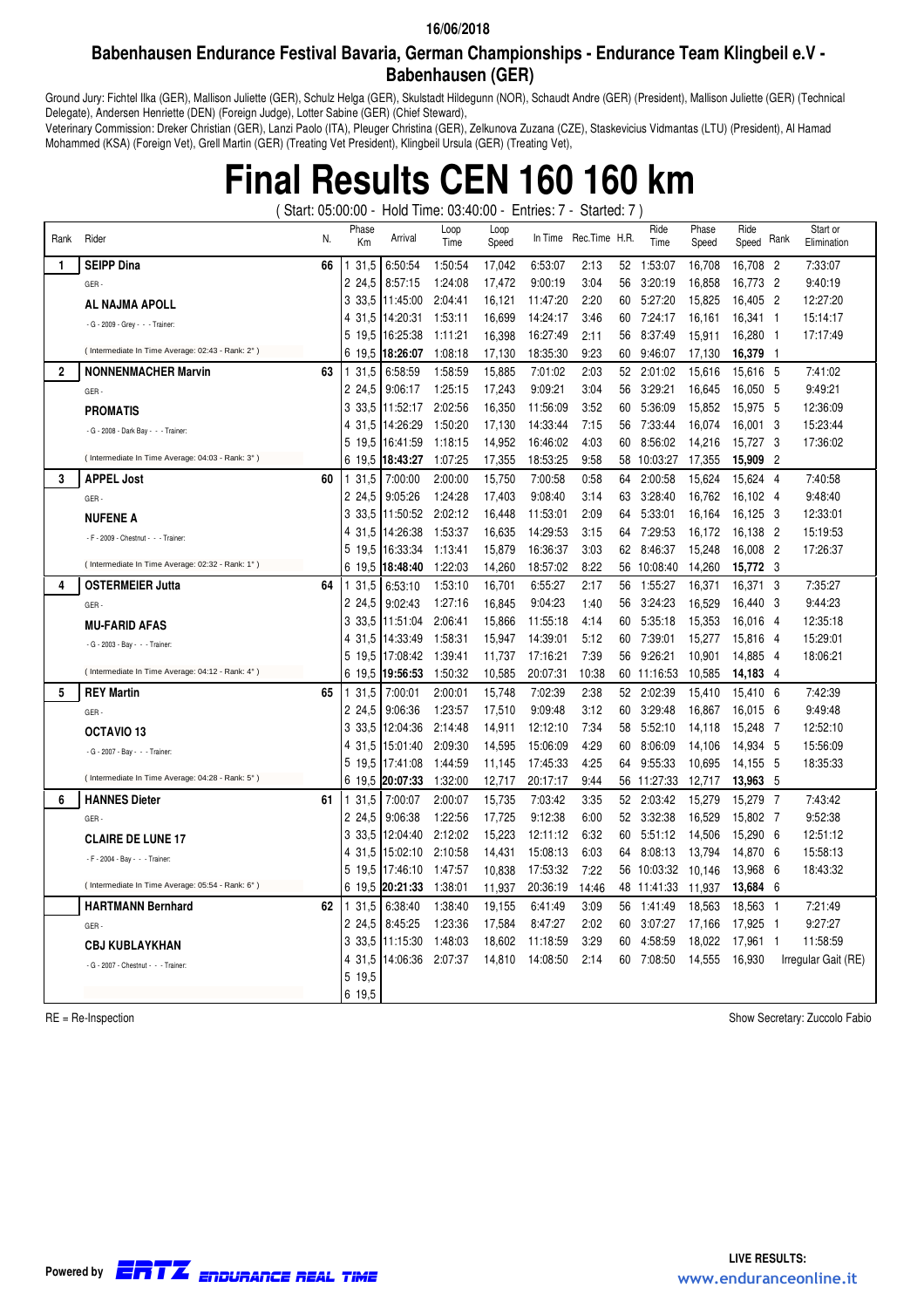### **Babenhausen Endurance Festival Bavaria, German Championships - Endurance Team Klingbeil e.V - Babenhausen (GER)**

Ground Jury: Fichtel Ilka (GER), Mallison Juliette (GER), Schulz Helga (GER), Skulstadt Hildegunn (NOR), Schaudt Andre (GER) (President), Mallison Juliette (GER) (Technical Delegate), Andersen Henriette (DEN) (Foreign Judge), Lotter Sabine (GER) (Chief Steward),

Veterinary Commission: Dreker Christian (GER), Lanzi Paolo (ITA), Pleuger Christina (GER), Zelkunova Zuzana (CZE), Staskevicius Vidmantas (LTU) (President), Al Hamad Mohammed (KSA) (Foreign Vet), Grell Martin (GER) (Treating Vet President), Klingbeil Ursula (GER) (Treating Vet),

# **Final Results CEN 120 121 km**

( Start: 06:30:00 - Hold Time: 02:10:00 - Entries: 5 - Started: 5 )

| Rank           | Rider                                             | N. | Phase<br>Km | Arrival                 | Loop<br>Time | Loop<br>Speed |          | In Time Rec. Time H.R. |    | Ride<br>Time | Phase<br>Speed | Ride<br>Speed | Rank           | Start or<br>Elimination |
|----------------|---------------------------------------------------|----|-------------|-------------------------|--------------|---------------|----------|------------------------|----|--------------|----------------|---------------|----------------|-------------------------|
|                | <b>RÖHM Finnja</b><br>GFR-                        | 70 |             | 131.583:12:51           | 1:42:51      | 18,376        | 8:23:58  | 11:07                  | 56 | 1:53:58      | 16,584         | 16,584 3      |                | 9:03:58                 |
|                | <b>WHISKEY 41</b>                                 |    |             | 2 33.5 10:59:35         | 1:55:37      | 17,385        | 11:05:57 | 6:22                   | 64 | 3:55:57      | 16,478         | 16,529        |                | 11:45:57                |
|                | $-G - 2000 - Grey - - - Trainer$                  |    |             | 3 31.5 13:35:27         | 1:49:30      | 17,260        | 13:43:07 | 7:40                   | 64 | 5:53:07      | 16,131         | 16,397 1      |                | 14:33:07                |
|                | (Intermediate In Time Average: 08:23 - Ranik: 3°) |    |             | 4 24.5 15:42:52         | 1:09:45      | 21,075        | 15:54:35 | 11:43                  | 56 | 7:02:52      | 21,075         | 17,169 1      |                |                         |
| $\overline{2}$ | <b>OLBERTZ Julia</b><br>GER-                      | 69 |             | 31,5 8:20:20            | 1:50:20      | 17,130        | 8:23:33  | 3:13                   | 64 | 1:53:33      | 16,645         | 16,645 1      |                | 9:03:33                 |
|                | <b>COOKIE/KINGSTON 3</b>                          |    |             | 2 33.5 11:08:26         | 2:04:53      | 16,095        | 11:14:07 | 5:41                   | 60 | 4:04:07      | 15,394         | 15,976 3      |                | 11:54:07                |
|                | - G - 2007 - Grey - - - Trainer:                  |    |             | 3 31.5 14:15:59         | 2:21:52      | 13,322        | 14:19:14 | 3:15                   | 64 | 6:29:14      | 13,024         | 14,875 3      |                | 15:09:14                |
|                | (Intermediate In Time Average: 04:03 - Ranik: 2°) |    |             | 4 24.5 17:20:42 2:11:28 |              | 11,182        | 17:40:24 | 19:42                  | 62 | 8:40:42      | 11,182         | 13,943 2      |                |                         |
| 3              | <b>SCHUNK Anna</b>                                | 72 |             | 31.5 8:20:38            | 1:50:38      | 17,083        | 8:23:36  | 2:58                   | 60 | 1:53:36      | 16,637         | 16,637 2      |                | 9:03:36                 |
|                | GER-<br><b>SGW MARHAB</b>                         |    |             | 2 33.5 11:08:30         | 2:04:54      | 16,093        | 11:11:53 | 3:23                   | 60 | 4:01:53      | 15,668         | 16.123 2      |                | 11:51:53                |
|                | $-G - 2010 - Grey - - - Trainer$                  |    |             | 3 31,5 14:16:00         | 2:24:07      | 13,114        | 14:18:14 | 2:14                   | 58 | 6:28:14      | 12,914         | 14.914 2      |                | 15:08:14                |
|                | (Intermediate In Time Average: 02:52 - Ranik: 1°) |    |             | 4 24,5 17:20:44         | 2:12:30      | 11,094        | 17:31:34 | 10:50                  | 52 | 8:40:44      | 11,094         | 13,942 3      |                |                         |
|                | <b>ROSENTHAL Daria</b>                            | 71 |             | 31.5 8:20:38            | 1:50:38      | 17,083        | 8:24:56  | 4:18                   | 56 | 1:54:56      | 16,444         | 16.444 5      |                | 9:04:56                 |
|                | GFR-<br><b>AUSTRIA 26</b>                         |    |             | 2 33.5 11:04:10         | 1:59:14      | 16,858        | 11:09:22 | 5:12                   | 64 | 3:59:22      | 16,153         | 16,293        |                | Irregular Gait (RE)     |
|                | $-F - 2009 - Brown - - - Trainer$                 |    | 3 31,5      |                         |              |               |          |                        |    |              |                |               |                |                         |
|                |                                                   |    | 4 24,5      |                         |              |               |          |                        |    |              |                |               |                |                         |
|                | <b>LEUKERT Kathrin</b>                            | 68 |             | 31,5 8:20:30            | 1:50:30      | 17,104        | 8:24:54  | 4:24                   | 60 | 1:54:54      | 16,449         | 16,449        | $\overline{4}$ | 9:04:54                 |
|                | GFR-<br><b>JAMAL BY JHENY</b>                     |    |             | 2 33.5 11:08:14         | 2:03:20      | 16,297        | 11:13:06 | 4:52                   | 60 | 4:03:06      | 15,679         | 16.043        |                | Irregular Gait (RE)     |
|                | - G - 2008 - Chestnut - - - Trainer:              |    | 3 31,5      |                         |              |               |          |                        |    |              |                |               |                |                         |
|                |                                                   |    | 4 24,5      |                         |              |               |          |                        |    |              |                |               |                |                         |

RE = Re-Inspection Show Secretary: Zuccolo Fabio